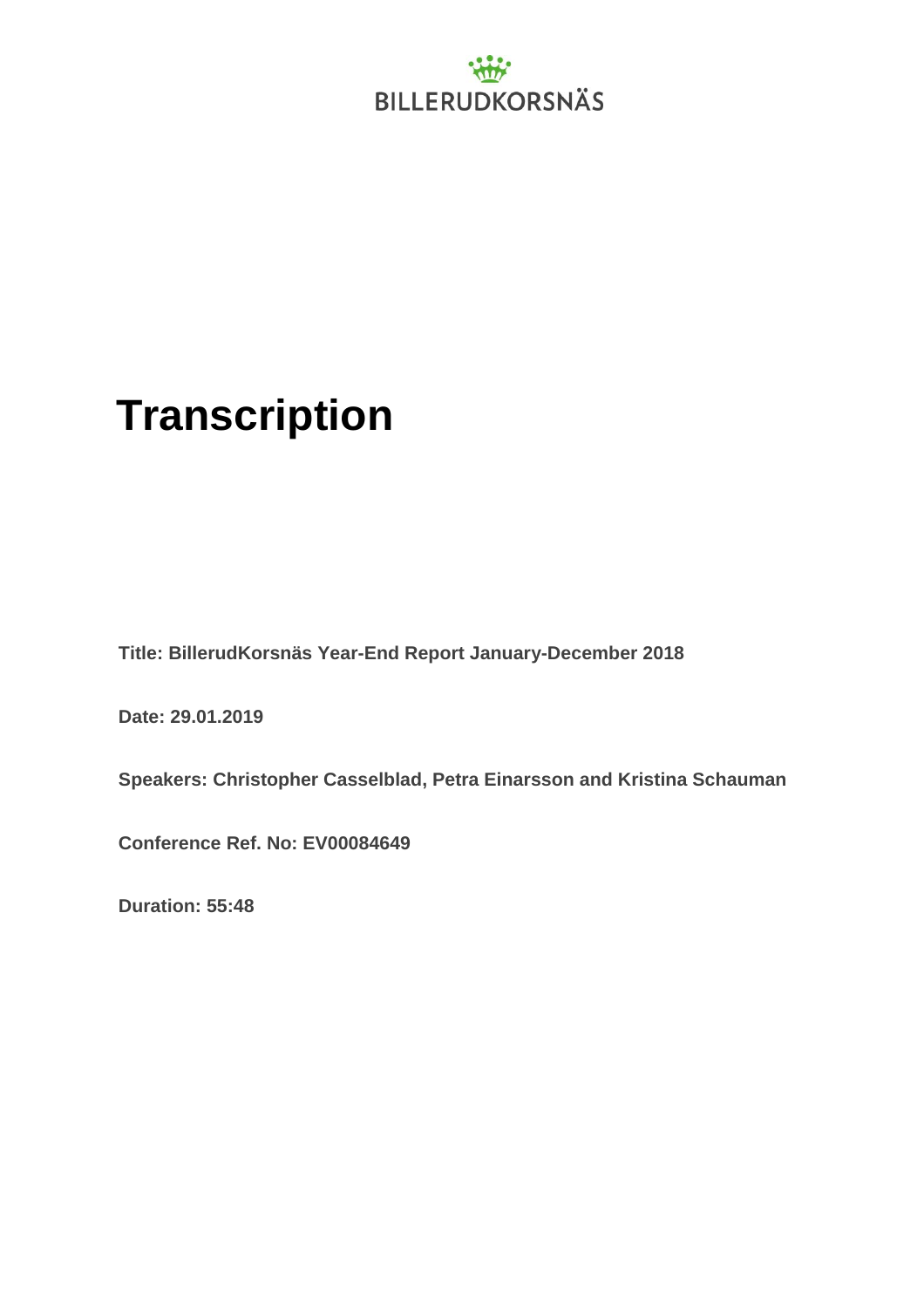### Presentation

#### Christopher Casselblad

Okay. Good morning and most welcome to our Year-End Report Earnings Call. My name is Christopher Casselblad and I'm Head of Communications. With me in the room I have our CFO, Kristina Schauman and our Acting CEO, Petra Einarsson, who is also a Board member since 2014. As usual we will use approx. 20-25 minutes to go through our presentation and then open up for questions. Petra, please?

#### Petra Einarsson

Thank you, Christopher. And good morning everyone and welcome to our webcast to talk about the results in the fourth quarter. I would like to start with the key highlights and then to invite you, Kristina, to give an update on the financials. And after that we will open up for Q&A. So, the main key highlights of this quarter are these and I'm pleased to inform about the solid performance that we have had in growth, up 5%, and that the fourth quarter was somewhat lower due to year-end seasonality. Production levels continued to develop in line with our expectations with very few production disturbances. And we have continued to experience headwind recording raw material costs at a magnitude of 25% increase year-on-year. And I'm also very pleased to inform that we have renewed our long-term contracts within Liquid Packaging Board. Importantly, our strategic investments KM7 in Gruvön is progressing according to plan towards start-up in March/April 2019, this year. And Bergvik Öst is also well on the way and we expect the transaction to be closed late April or maybe early May. And the process to find a suitable investor continues as planned. The proposed dividend from the Board is SEK 4.30 per share and to be paid out as the two occasions during the year as an improvement[?] for the cash management.

So let's start by looking at the strong, very strong, performance of Packaging Paper. Sales increased by 5% with some seasonality variation towards the end of the quarter. And EBITDA increased by 2% to SEK 411 million or 18% on sales. We expect the market to remain good and I'm happy to say that we have reached a record high result for the year. And let's turn to Consumer Board where we are also experiencing continuing strong demands with sales up 4% but with limited effects on price increases. EBITDA is down by 20% compared to last year, mainly due to increased raw material costs and unchanged prices. We read SEK 290 million or 14% of sales. We expect the market to remain good and we have reviewed our long-term agreements with our largest customers, which will have a positive effect on margins. The new contracts are of course of utmost importance for our longterm goal to take profitability back to historical levels of Liquid Packaging Board. And last, but not least, the performance of the Corrugated Solutions where sales have increased by 15% and the Solutions part within Corrugated Solutions that we call Managed Packaging, has increased by 14% during the quarter. EBITDA reached SEK 278 million or 24% and this is an increase by 31% compared to last year. And also, here we expect the market to remain good.

So continue with the strategy and as we sent out our recent Capital Markets Update, we need to unlike the potential of our business. Because we do see that we have large opportunities ahead for BillerudKorsnäs' perspective. My first and foremost attention has been on securing the successful ramp-up of our investment in KM7 in Gruvön. And also the cost of wood is the [inaudible]. So that is also the first priority to secure that we have a cost competitive wood sourcing strategy, short and long-term. Second, we need to continuously improve safety and production stability. And third, growth is important and we have to accelerate regarding innovation and solutions.

But first and foremost secure the ramp-up of KM7. And here I feel confident that we are on schedule towards the start-up of March/April. All risks in the project are monitored on a weekly basis where we have approached these things looking at the risk based on safety first, on time and at cost. The saving construction has now been finalised and the assembly work of the machine will be finalised during February. The machine will run with water during March and we expect [inaudible] on wire in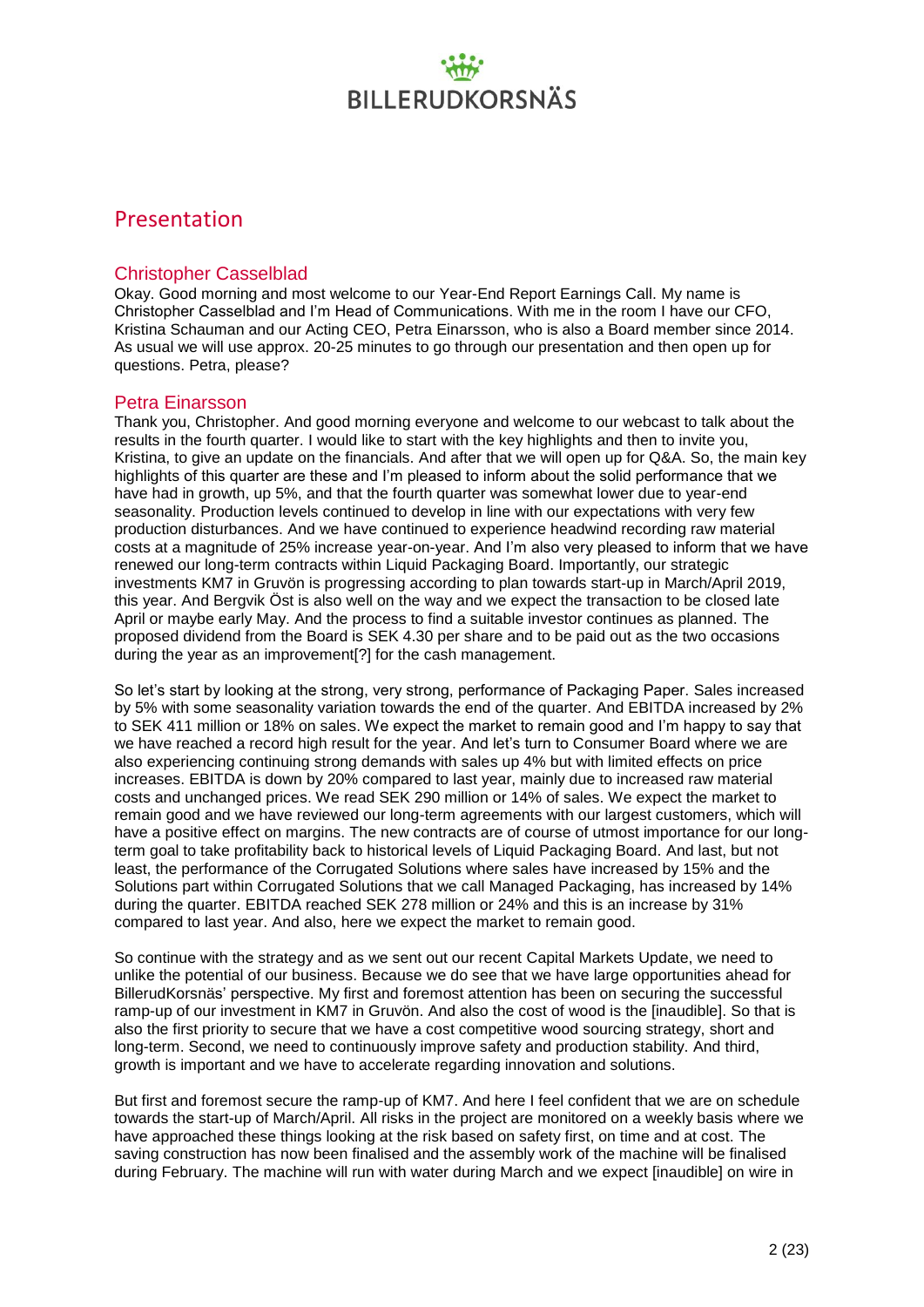April. We also expect EBITDA to be positive 2021 and this whole process is very exciting for all of us. And we are really proud to be part of ramping up the world's most advanced board machine.

Another important area is to safeguard the sourcing of wood. The sourcing of wood accounts for 305 of our total spend and, as you all know, we have experienced wood shortage during 2018, mainly weather-related, impacting the result of the full-year of SEK 250 million or taking out 21% [?] unit of EBIT. This has not affected at all during the fourth quarter but we had some – it influenced the fullyear quite a lot. But we do see that the competitive situation continues and we estimate for this year that the cost of wood will flatten out, but still on a high level. We now focus on finalising the deal of – with the letter of intent process on Bergvik Öst, latest May. And as we conveyed at the Capital Markets Day, we still believe it is more value for BillerudKorsnäs to invest forward in our Packaging business than to own forestland. So we are now in the process of inviting robust investors for longterm collaboration and we plan to send out information memorandum late February.

And now some words about safety and production stability. I truly believe that a safe company is a well-run company. BillerudKorsnäs had 7.7 lost time injuries per one million working hours 2017, which is far from zero harm and the correlation to production instability is quite obvious. Our priority is safety first and we are committed to reaching our target of less than 1.5 lost time injuries per one million working hours. We now have a track record of moving in the right direction. For the lost time injuries during 2018 we have developed from 7.7 to 7.2 regarding the lost time injuries and regarding all injuries we have an even more distinct positive development during the year. But this is not good enough and here I would say that we need to have almost what you can call a paradigm shift when it comes to safety for the company. So this is of – it's very important for us to continue this work.

Another area where we also have total commitment is production stability. We continuously need to improve our production stability and there has been less disturbances during 2018 compared to the previous year. It remains our key focus and we are not satisfied with the pace of improvement that we have seen during 2018. Targets have been triangulated to evaluate our performance by each segment and also by each machine. And we are testing our stability target for the next coming two years to improve 2% per year. That is an equivalent of SEK 200 million in EBIT improvement or roughly 1% unit in EBIT margin per year. This programme is in place and I have full confidence in our ability to deliver. And as I said, we have experienced fewer disturbances during 2018 compared to previous years.

So now I have talked about what to secure and what to continuously improve. So let's move over to what we need to accelerate. Innovation is of course a part of what we do. The end results are new packaging solutions that create value for our customers and at the same time support the profitable and sustainable growth of BillerudKorsnäs. When it comes to measure our performance to look on new packaging materials or solutions, our long-term target is new product ratio of at least 15%. A few years ago we started at that level but during the last two years the level has decreased to somewhere around 6-7%. And this is primarily an effect of where we are in our investment cycle. Already this year we expect the new product ratio to come back up on targeted level and hopefully we will reach closer to 15% already this year/next year as we'll not take up until 2023 to reach the goal.

And one thing that I'm also very happy with is that we have my management team in place now. We launched the new decentralized profit and loss based organisation 1st October and now I have all managers in the team appointed. And we actually had our first kick-off management team meeting a couple of weeks ago. So now it's – we are all set for execution, I would say.

The long-term financial targets, as you know from the Capital Markets Day, we are committed to meet our long-term targets and those were unchanged when we presented them at the Capital Markets Day in September. This quarter we are well-above when it comes to let's say growth of 6% compared to the target of 3-4% but not fully in line when it comes to EBITDA, return on capital employed and net debt to EBITDA. The dividend proposal of SEK 4.30 per share is in line with our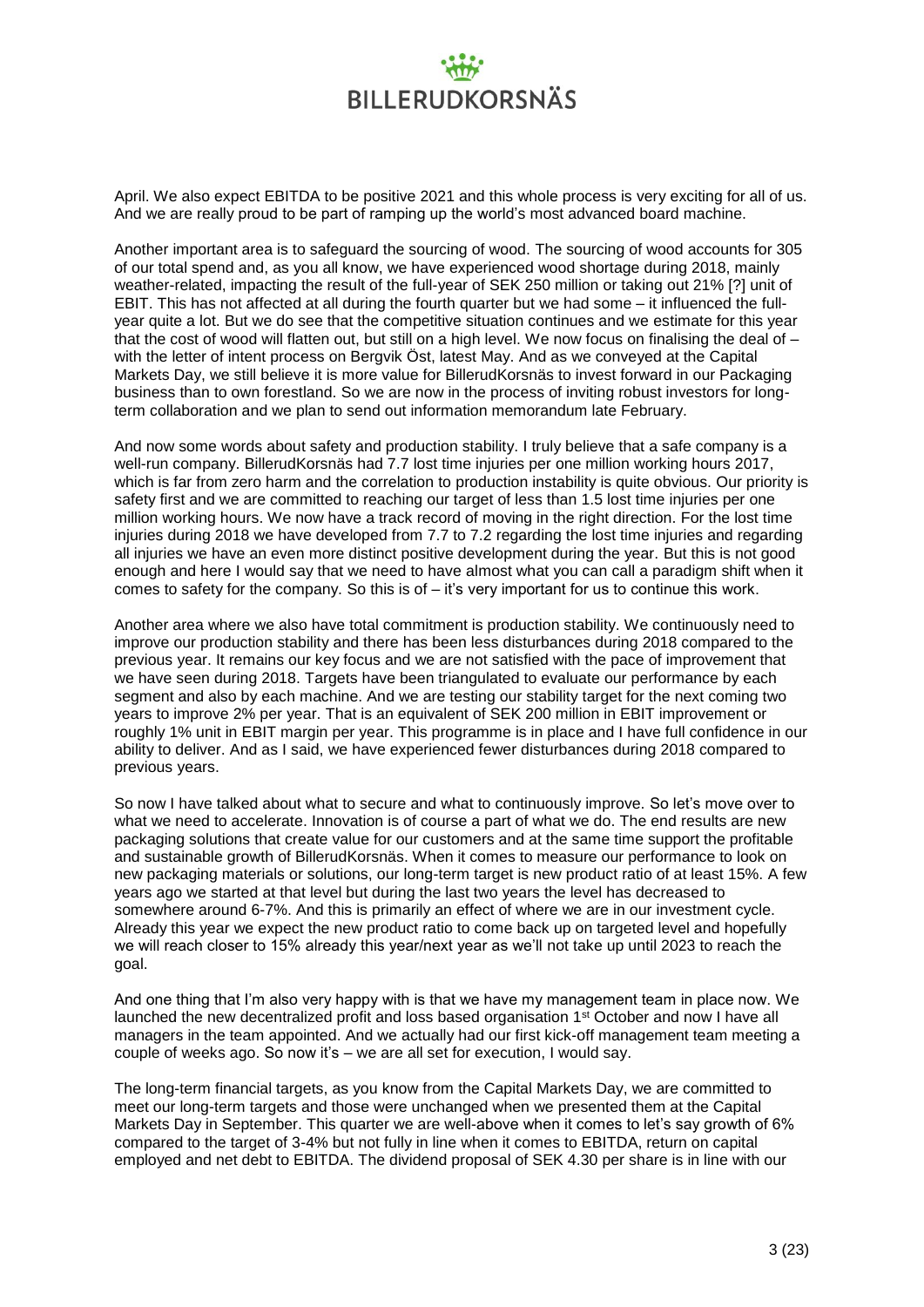long-term targets. So that was the key highlights of the quarter and now I would like to hand over to you, Kristina, to continue with financial presentation.

#### Kristina Schauman

Thank you, Petra. We finished 2018 with just another quarter of top line solid growth and as you have seen, our net sales increased at 5% in Q4 2018 compared to the same quarter last year. And this increase is mainly explained by the increased sales prices within Packaging Paper as well as within Corrugated Solutions. We have also seen a positive effect from currency in Q4. On the negative side we saw lower sales volumes and that's an effect of inventory build-up both within Consumer Board and Packaging Paper. The increase in inventory in Board was mainly or is mainly an effect of building inventory ahead of plant maintenance stops and that's mainly related to [Inaudible] which this year will take – will take place only in Q2 compared to Q3 in 2018. So Paper the increase in inventory is mainly due to seasonal effects around year-end that we normally see. This year however we saw a somewhat larger effect and lower orders from the customers that optimised the working capital over year-end, due to the high price levels.

According to results the EBITDA decreased in Q4 with 14% compared with the same period in 2017 and Petra has already gone through. The main reason for this increase is the continued headwinds that we are seeing from the high raw materials cost. It's higher cost within the fibre but also other raw materials, in particular chemicals that have remained at the high level. So although we've had price increases within Paper and Solutions, as well as positive currency effect, they have not been able to fully compensate for the higher costs. For 2018 the cost for pulp board has increased to 25% and the cost for caustic soda, which is one of the main chemicals that we are using, has increased by 20%. Moving ahead, looking into 2019 we are expecting this cost level to remain at the high level but that this increase will flatten out.

Our next generation programme is now close to completion with the expected start of our kraftboard machine in March/April this year. And with this we are now coming to an end of a very intense investment period. As a result of investment activity our net debt is now at SEK 9.3 billion and this implies a net debt to adjusted EBITDA of 2.7x to compare with our target to be below 2.5x. We expect our net debt to continue in Q2 2019 excluding any effect of the Bergvik Öst transaction. As Petra mentioned, the work to find suitable investors for Bergvik Öst is progressing according to plan and looking ahead we have a clear focus to deleverage the company. And we expect to be on target again, that is a net debt to EBITDA below 2.5x, at the end of 2020. So I'll hand over to Petra for the outlook.

#### Petra Einarsson

Thank you, Kristina. And looking at the outlook of 2019 we see limited possibilities to further increase the sales prices and focus on safeguarding the KM7 machine during 2018. And also, as I have already informed, we have renewed our contract with the largest customers in Liquid Packaging Board which will also effect 2019 when it comes to pricing. We have also a good cost increase that we expect to flatten out but still on a high level. So the summary is that the production levels are in line with our expectations. It's – which is good but we are not satisfied with the pace of the improvement. We have a continued headwind from the higher raw material costs and, as Kristina pointed out, it's both wood and chemicals. The renewed long-term contracts with Liquid Packaging Board where we foresee positive effects on margin. KM7 progress is according to plan and we still expect the start-up and plan for the first start-up in March/April. Bergvik Öst process of finding a suitable investor continues as planned and we also take off in 2019 with our new organisation. And we plan to publish the pro forma numbers on 11<sup>th</sup> March.

So that was the summary of the fourth quarter so now I would like to hand over to you, Christopher, or maybe I can open up for the Q&A myself. I think we do it very well.

#### Christopher Casselblad

Yes.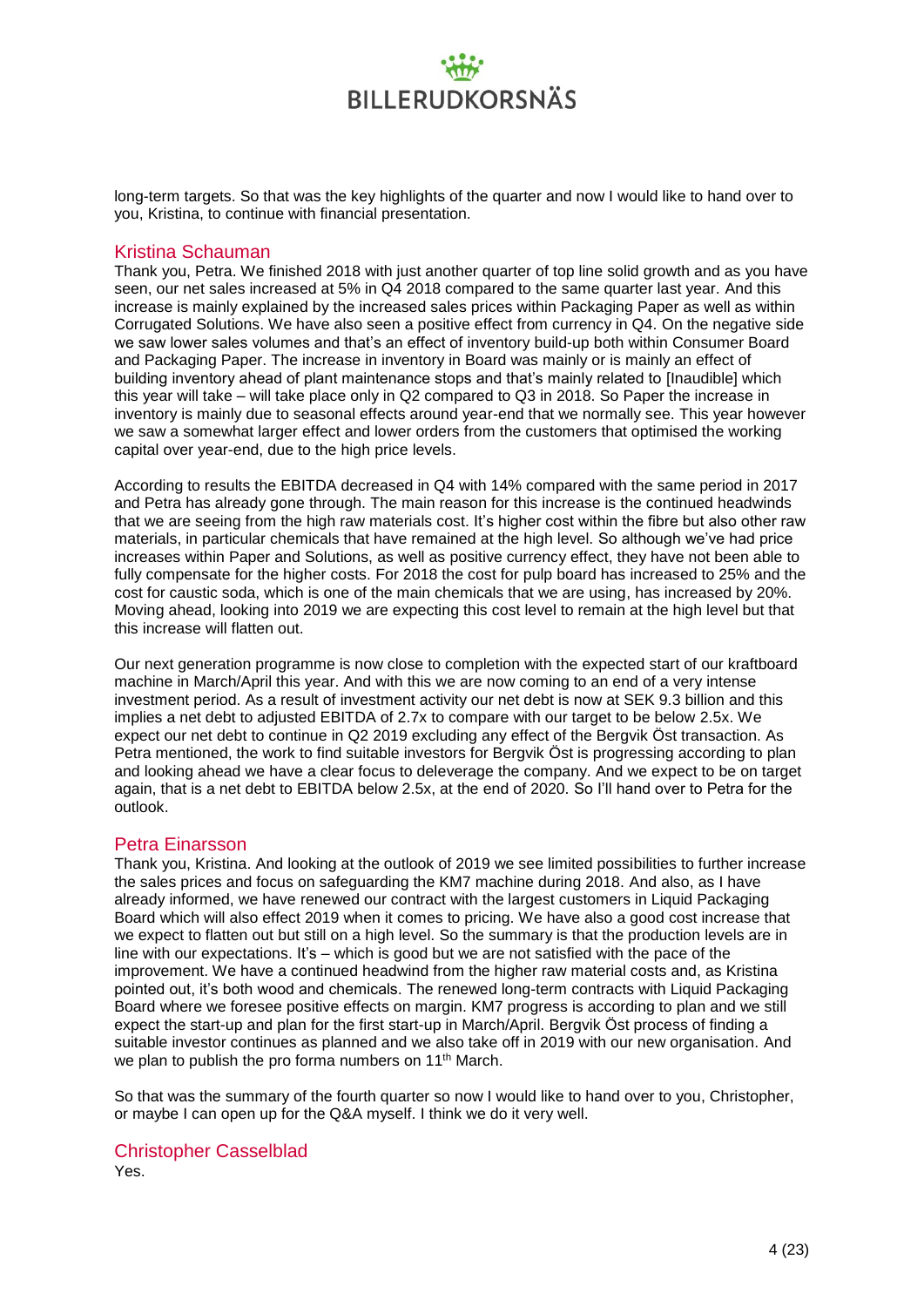#### Petra Einarsson

So please, if you have any comments or questions?

### Q&A

#### **Operator**

Thank you. Ladies and gentlemen, if you do have a question for the speakers please press zero one on your telephone keypad and you'll enter the queue. After you're announced please ask your question. Our first question comes from the line of Justin Jordan from Exane. Please go ahead, your line is now open.

#### Justin Jordan

Thank you and good morning everyone. I just wanted to get a little more colour, if I could please, on in the Consumer Board division you talked about reviewing long-term contracts within Liquid Packaging Board. And talked about clearly a positive impact on margins. Can you give us some idea how quickly we should see this positive impact? Is that in Q1 2019? And secondly clearly a bit more colour on the degree of the margin benefit that that might bring. And secondly, a slightly technical question, you clearly have stocked up at the end of 2018 for, you know, clearly Gruvön start-up in April/May, sorry in April, apologies. Should we see the stock levels unwind as we go through 2019? Your 2018 production was 2,705 and your sales were 2,641 so you increased stocks by 64 tonnes. Should we see that unwind in 2019 or is that a new elevated [inaudible] in sales level? And thirdly, just on capex, your capex for 2018 came in as 5135[?] but your guidance was SEK 5.3 billion. So, does that mean that 2019 capex will be higher than your existing 2.75 guidance?

#### Petra Einarsson

So maybe we have to ask you to repeat the questions as we go along, Justin.

#### Justin Jordan

Sure, okay.

#### Petra Einarsson

The first – the first question was regarding the renewed contract of the Liquid Packaging Board and when we will see the impact. And the contract is renewed and it's valid from 1<sup>st</sup> January.

#### Justin Jordan

Fantastic, okay. Can you give us some idea of the potential benefit to margins from that increase or new contract?

#### Petra Einarsson

We don't reveal the details of the contract that we have with our customers but if you look at it from a broader stance and look at the Consumer Board the margins where we are on a quite low level as we speak, our ambition is to gradually take the margins back where they have been on a historical level. And working on an EBIT level Consumer Board has been somewhere around about 10% EBIT margin and that is what I estimate for the – as the long-term target. But then we need to consider of course that we have an extremely high cost of raw material with wood and on top of that chemicals. But with the new contracts in place I think that we have the ability to – to have a decent margin in Consumer Board.

#### Justin Jordan

Sure. Okay –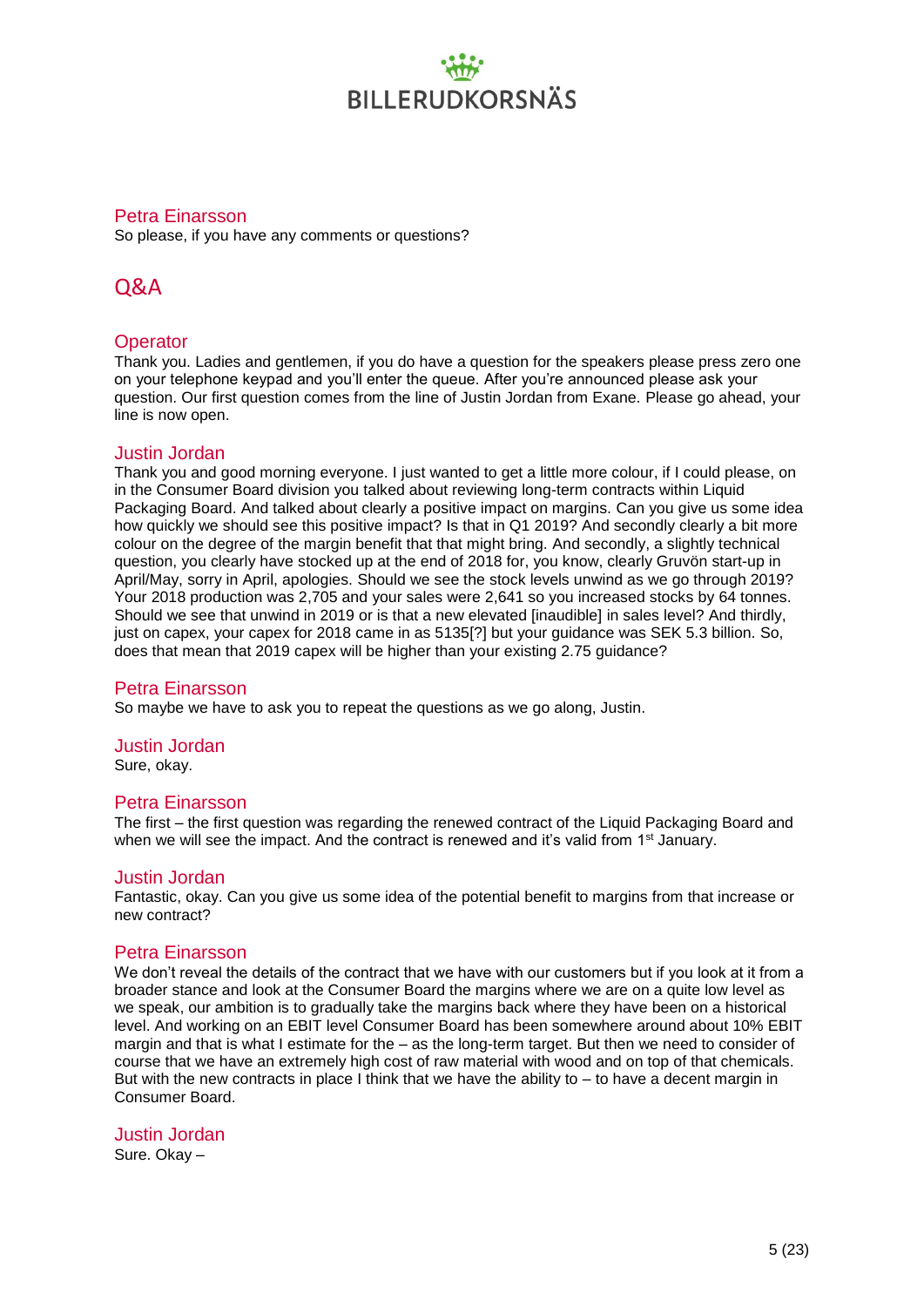#### Petra Einarsson

And –

#### Justin Jordan

We will get sort of first reviews by the KM7 start but should we see some margin benefit in Q1 2019 before KM7?

#### Petra Einarsson

Yes.

#### Justin Jordan

Perfect, thank you. And sorry, the second question was just regarding stock levels and I appreciate this is slightly confused by KM7. But your – as I said, your production –

#### Petra Einarsson

I assume – I assume that part of the question is that we have had some build-up of inventory levels at the year-end. And that I can explain. It's mainly from a broad perspective that you can explain it as seasonality effect to some extent considering the fact that we have increased prices quite a lot. And I think we always needed customers at year end that our customers try to avoid building up stock here at year end. But the main part or the main explanation for this is that we very late in December decided to re-plan the maintenance stop during 2019. So we have – we will stop earlier than planned in Järle[?] and then we will push the maintenance stop into later this year. And in order to make some extra security we decided to build up stock to prepare for those maintenance stops during the year, especially taking down Järle earlier than planned. So that is the main reason of the inventory increase.

#### Justin Jordan

Okay. I'm just curious. In your Corrugated Solutions business you talk about general market conditions have slowed down somewhat in the latter part of 2018. So did that impact year-end stock levels for that division?

#### Petra Einarsson

I couldn't really hear the question.

#### Justin Jordan

Sorry. In Corrugated Solutions you talked about in the statement of general market for containerboard slowed down somewhat in the latter part of 2018. Could you just give us some more detail as to what that means? Is that due to lower volume demand from customers? And should we assume that had a contribution to the –

#### Petra Einarsson

– it's the effect of the start-up and the ramp-up of KM7. So that we are building inventories for.

#### Justin Jordan

Okay. Okay. And my third question was just on capex. Clearly you gave guidance, as it were, in terms of your capex for 2018 was SEK 5.135 billion lower than your SEK 5.3 billion guidance from September. Is that a timing impact or should we think that 2019 capex will be slightly higher than your September guidance of SEK 2.75 billion?

#### Christopher Casselblad

– question, yes. As you say, there is a small deviation between the capex guidance and the actual reported capex. And that will be moved to 2019 so approx. SEK 150 million will be – we will increase the capex for next year with SEK 150 million, meaning around SEK 2.9 billion including this capex.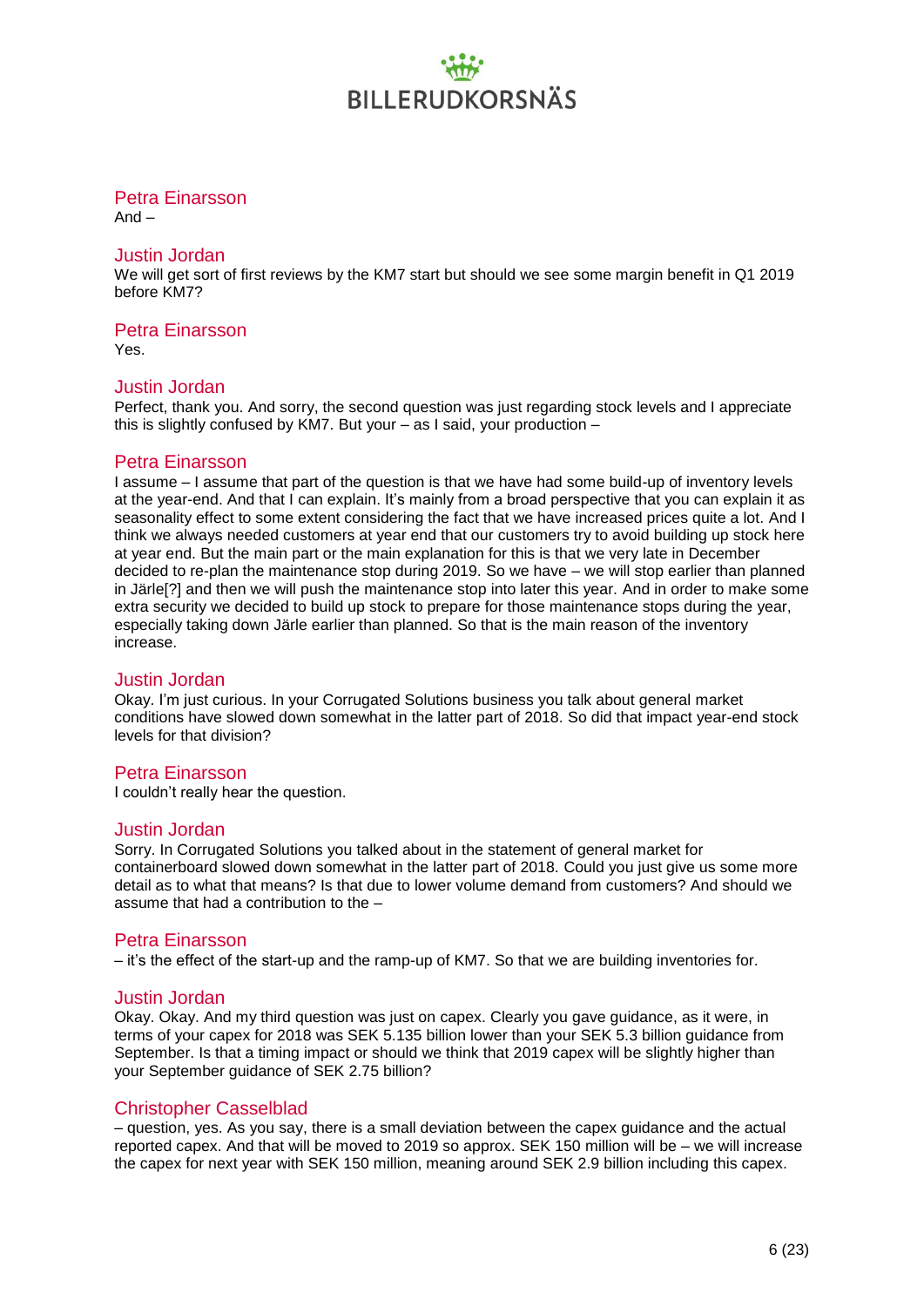Justin Jordan Thanks, Christopher.

Christopher Casselblad Thank you.

Petra Einarsson

Thank you.

#### **Operator**

Thank you. Our next question comes from the line of Linus Larsson from SEB. Please go ahead, your line is now open.

#### Linus Larsson

Thank you and good morning to everyone. First question, on the Gruvön start-up if you could please say what, if any, impact it may have on the first quarter results please?

#### Petra Einarsson

Good morning, Linus. I think that we are fully concentrating on planning the start-up and I would not like to give any guidance when it comes to the results impact on the first or the second quarter.

Linus Larsson Okay.

#### Christopher Casselblad

But in general, you can say that the SEK 500 million make volume effect that we talked about earlier, that effect will come when we open up the machine in going forward.

#### Petra Einarsson

Yeah.

#### Linus Larsson

Yes. And okay that's helpful. Thank you. And you're saying March/April but might there be an impact in March already from that – form a portion of the SEK 500 million or should we understand it as from April?

#### Petra Einarsson

I think you should understand it as from April.

#### Linus Larsson

Excellent, thank you. And do you have – do you have a date already for when you will close the old machines?

#### Petra Einarsson

No. we don't have a date. We are operating on a monthly level now. It's March/April and as long as we can we continue to produce on the paper machines. And when we are ready to shift the pulp supply we will do that. And that will happen somewhere around March/April.

#### Linus Larsson

But just given what you just said previously, do I understand correctly that the closing of the old machines will happen in April rather than March?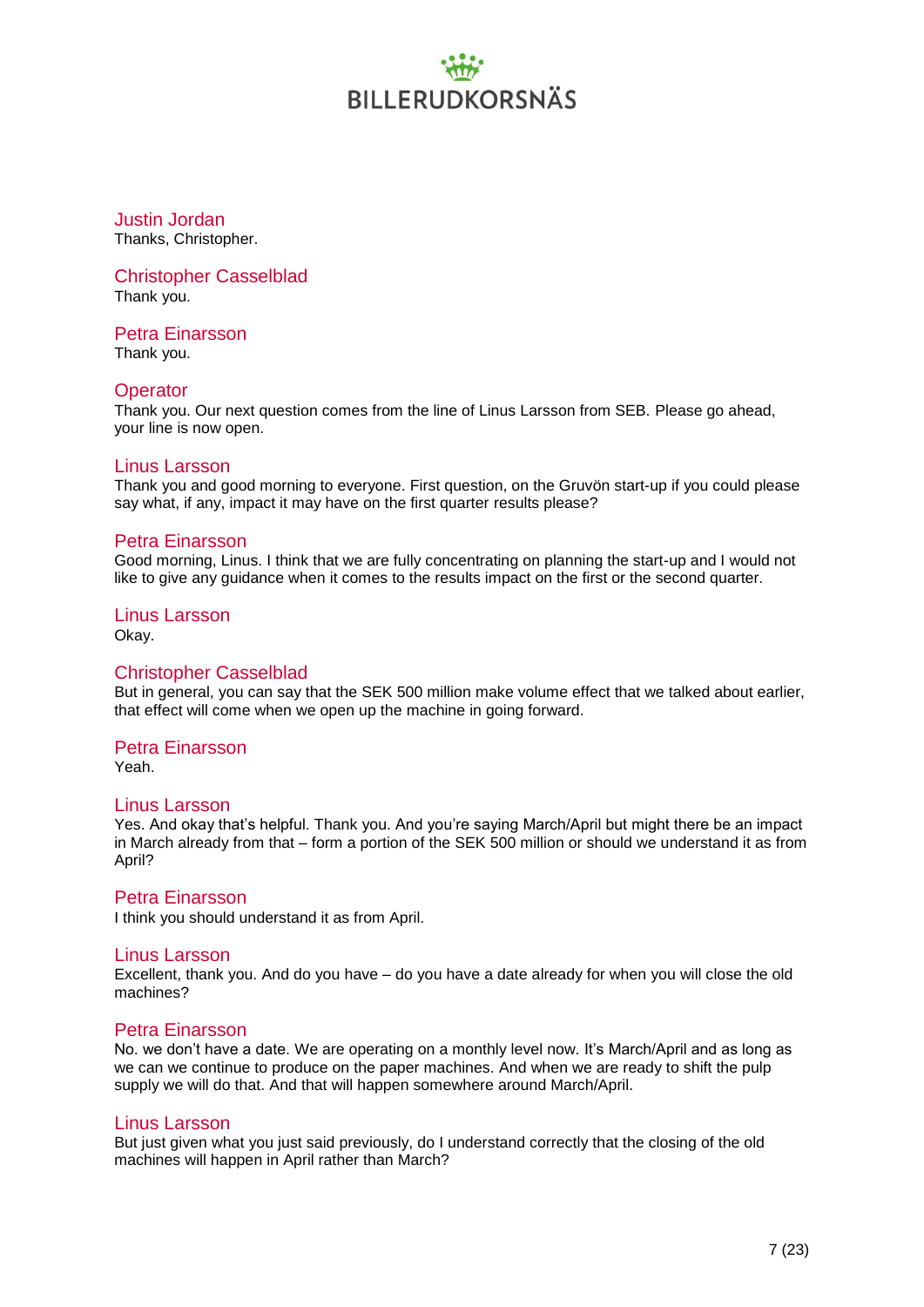#### Petra Einarsson

Yes, I think we need to do that at the same time. When we cut the supply of the pulp to the old machines then we will start to feed KM7.

#### Linus Larsson

Right, thanks for that clarification. And also on the first quarter when it comes to wood costs do you expect to have sequentially lower wood costs Q1 versus Q4?

#### Petra Einarsson

No, I would say that this is – we don't know more than you do. But we think it's – we see some plans for flattening out level in Q1. So on the levels that we have in the fourth quarter.

#### Linus Larsson

Okay. So for modelling purposes unchanged costs Q1 and Q4.

### Petra Einarsson

Yes.

#### Linus Larsson

Excellent. Great. Then finally you gave some updates on the Bergvik Öst changes and I'm interested if the dates you were referring to were like referred to phase one the buyback of the forestland. When do you expect to close the new ownership agreement that we make all the phase two?

#### Petra Einarsson

You are correct with your assumption that when I talk about April or early May then I talk about the transaction of us investing in Bergvik Öst. And then of course the process of finding some investors that can work together with us to – that focus – we don't have a clear set date for that. And I think the most important is to find the partner that we can work together with to secure the competitive wood cost. And that will be the prerequisite if we go ahead with the next step. And I think that we'd rather take some time to find the right partner than to see that we are pushed close on the financial reasons or other reasons. We need to make sure that this is a good step for the company. But just to give something I definitely expect everything to be finalised during the year.

Linus Larsson Great, thank you very much.

Petra Einarsson Thank you.

Christopher Casselblad Thank you, Linus.

#### **Operator**

Thank you. Our next question comes from the line of Martin Möllby from ABG. Please go ahead, your line is now open.

#### Martin Möllby

Yes, good morning. A bit more colour on that Liquid Packaging Board contract. You said EBIT margins would move back up to above 10%. I guess you've come down from 15% if you go a couple of years back. Is there more concentrated[?] coming later or new contracts to be renegotiated from here?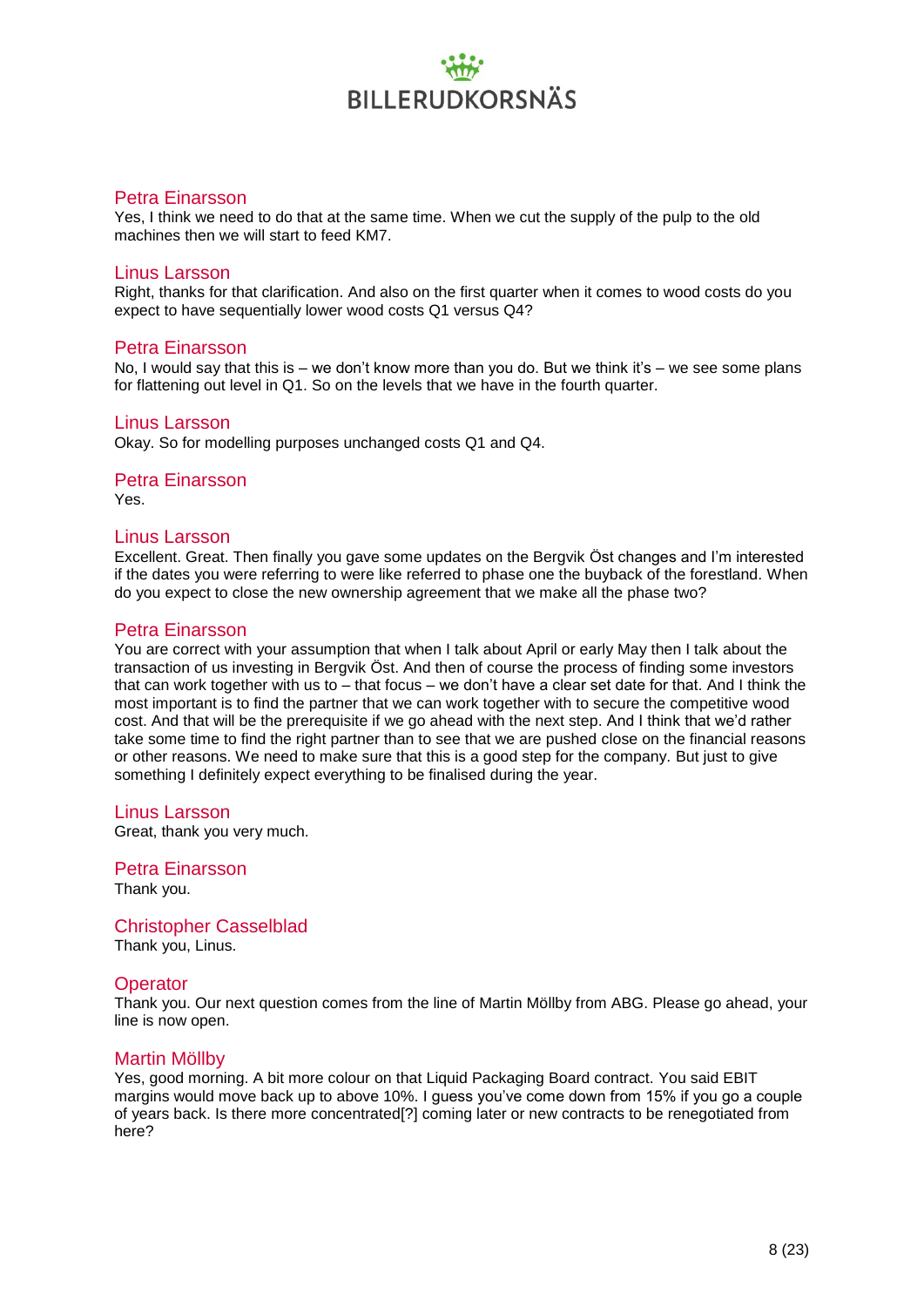#### Petra Einarsson

No, I just wanted to – since we don't reveal details from the contracts with the customers I thought just to give sort of a picture of where we are heading and our long-term target is that we see the ability to take Consumer Board or especially Liquid Packaging Board back to the levels where they need to be in order to be the core of BillerudKorsnäs. And with these new contracts I think that that is possible. But I can't say today the exact percent unit. But we have the new contract in place valid as from 1st January. And I feel confident with the price levels. I feel also very confident with the longterm contract that we have negotiated which will have a positive effect on the margin. But maybe even more so I'm also very pleased with the partnership that we have with the Liquid Packaging Board customers, focusing on innovation. And also in this period of ramping up the KM7 machine, which is very much focused on Liquid Packaging Board, it's good to have this contract in place opening up also with KM7.

#### Martin Möllby

Okay. And are you now renegotiated everything or is there still say one third left?

#### Petra Einarsson

No, we have not renegotiated everything. We are – we have roughly the magnitude of the contracts that we have negotiated is somewhere around SEK 6 billion turnover of the total Liquid Packaging Board customers.

#### Martin Möllby

Yeah. Great. And then one follow-up on the ramp-up costs, this SEK 500 million EBITDA and additional, I guess, SEK 300-400 million of depreciation of [inaudible], which is a very big number. Is that in any way included in your amendment numbers that this year include? Or is that on top of that one?

#### Petra Einarsson

I think the cost of – it's SEK 500 million that we have guided and then it's SEK 250 million in depreciation, if I'm not –

#### Christopher Casselblad

Approx.

#### Petra Einarsson

Approximately. And it's not included in the maintenance, the guidance of next year.

#### Christpher Casselblad

No, Martin, it's a mix volume effect that we see from closing down three old machines and opening up the new machine.

#### Martin Möllby Yep. So,  $Q3$  is a big  $-$

Christopher Casselblad Muddled.

#### Martin Möllby

Muddled. So the SEK 500 million that's then SEK 500 million divided by four? Is that for Q4 or is it -?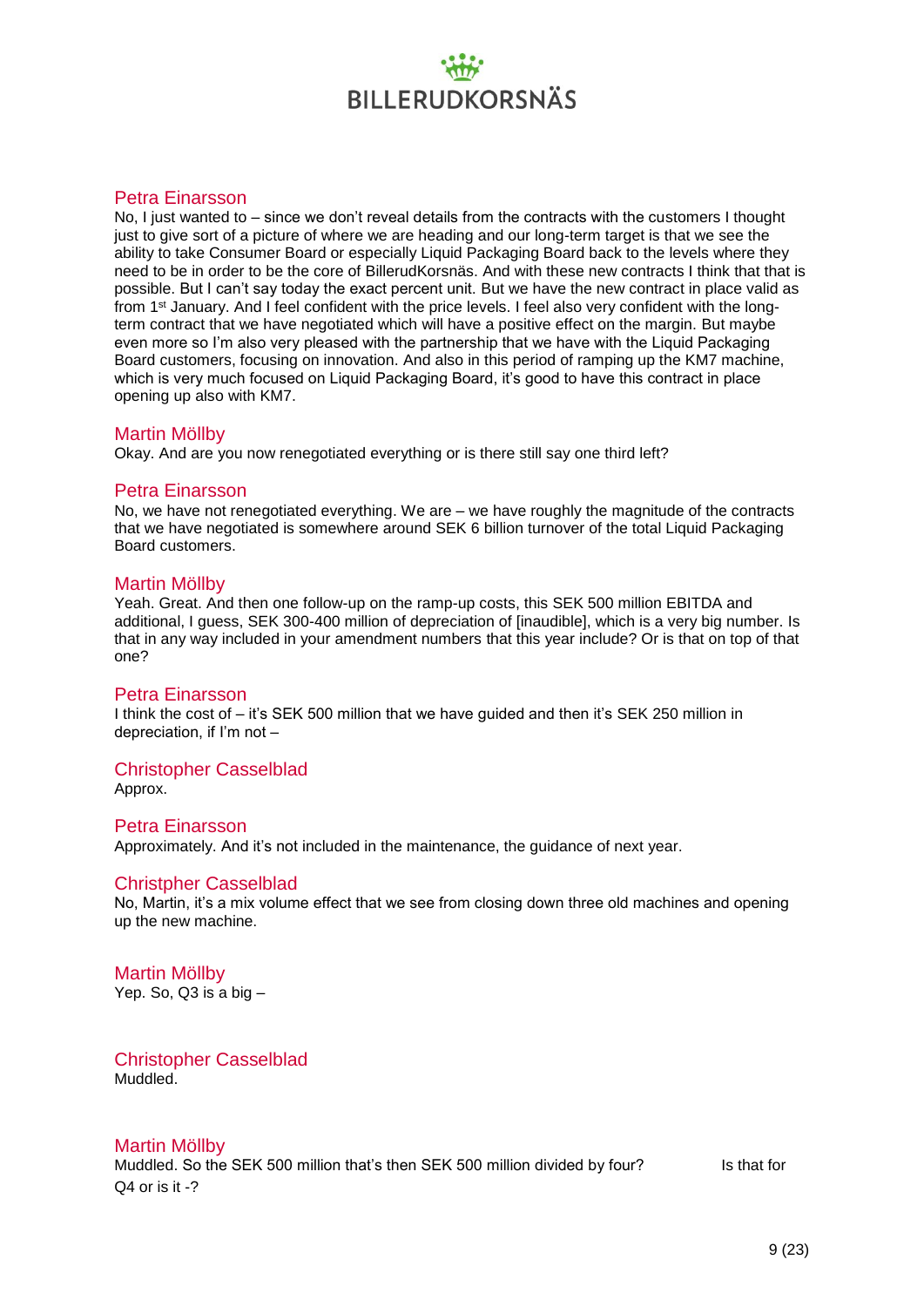#### Christopher Casselblad

The negative effect will come at the same time as we open up the machine.

Martin Möllby Yep.

Christopher Casselblad We will run the old machines until we open up the new so, yeah, it's a three quarter effect.

Martin Möllby Excellent. Thank you.

Christopher Casselblad Thank you.

Petra Einarsson Thanks, Martin.

#### **Operator**

Thank you. Our next question comes from the line of Gustaf Schwerin from Pareto Securities. Please go ahead, your line is now open.

#### Gustaf Schwerin

Morning, two questions from my side. First of all, just a follow-up question on the inventories in Q4. You said the products are related to the maintenance being moved to Q2 for Järle [?]. If I look at the inventory volumes in Q4 the volume drop seems to be larger than in Packaging Paper and I mean, correct me if I'm wrong, but I recall the previews of that in [Inaudible]. I mean, if that's the case then how should we think about inventory in Q1? I mean, are you going to continue building inventory or should we see sort of more normalised volumes?

#### Petra Einarsson

Yes, as I mentioned, looking at the maintenance – the build up to the maintenance there we do not see any large further increase. Regarding the other part, as your question said, the largest part is related to the Paper and Packaging business area. And as I mentioned, this year we saw a somewhat higher build-up there, which is in fact our customers were actually basically closing down their – they converted earlier than they normally do for Christmas and to optimise their working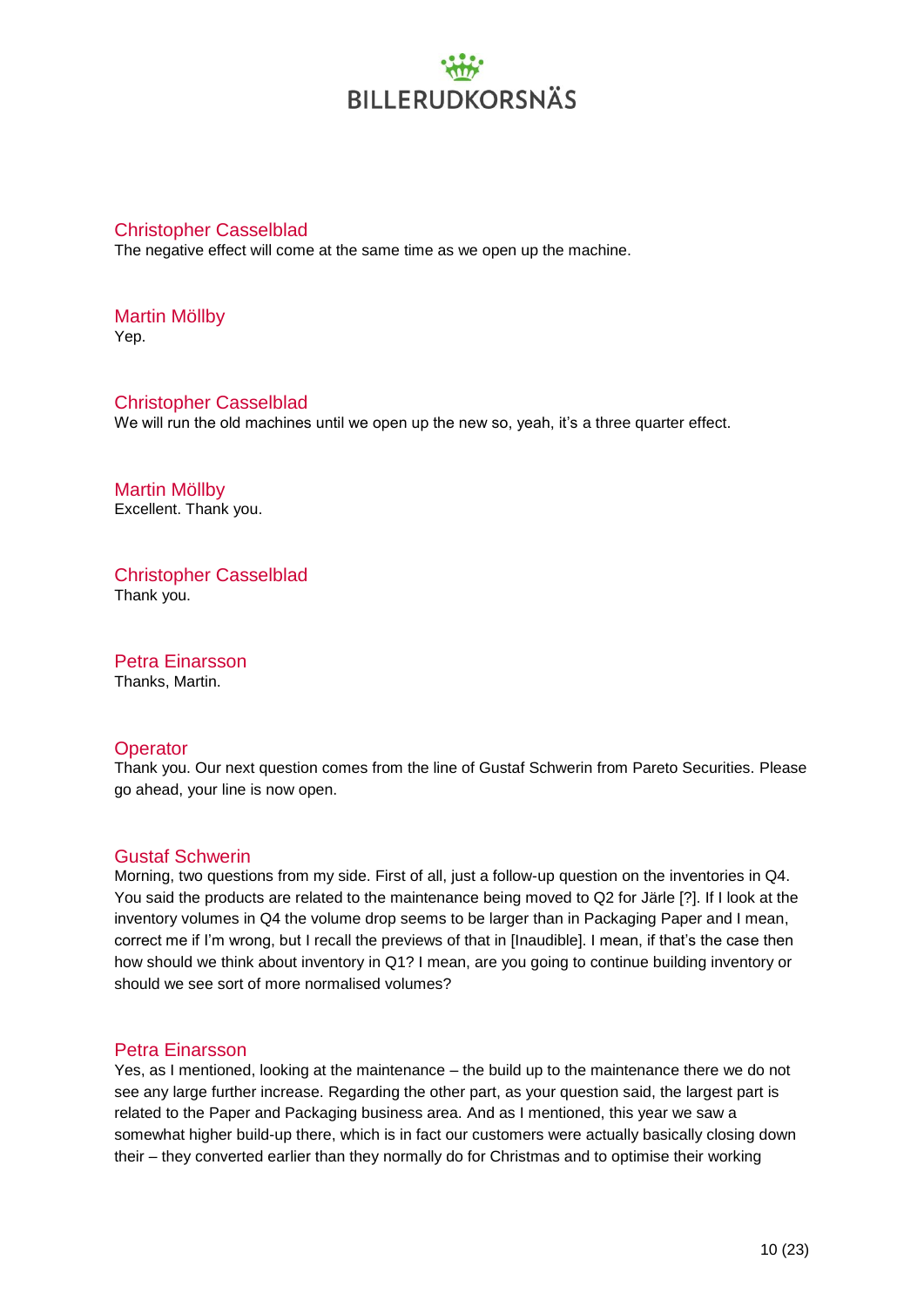capital. And this we believe is very much due to the fact that we have very high price levels within Packaging Paper at this point in time. And we do not foresee that this will continue in Q1.

#### Gustaf Schwerin

Okay, very clear, thank you. And lastly, how much of the KM7 capital has taken up at the end of Q4?

#### Christopher Casselblad

Well, we have – next year we expect to have a full capex or a total capex of SEK 2.9 billion and SEK 1.3 billion out of those are base capex.

#### Petra Einarsson Yeah.

Gustaf Schwerin

Okay. Great, thank you.

Christopher Casselblad Thank you.

#### **Operator**

Thank you. Our next question comes from the line of Kevin Hellergard from Goldman Sachs. Please go ahead, your line is now open.

#### Kevin Hellergard

Good morning. Just two questions. The first question is related to your kraft paper prices and you're saying demand is remaining good. Can you just remind us, do you have a portion of annual contracts that are now resetting at higher levels or would you have already experienced most of the higher prices throughout 2018?

#### Petra Einarsson

No, when it comes to costs we don't have – you don't have long-term contracts that are about to be renegotiated.

#### Kevin Hellergard

Okay, so we've already seen the price increases in your numbers?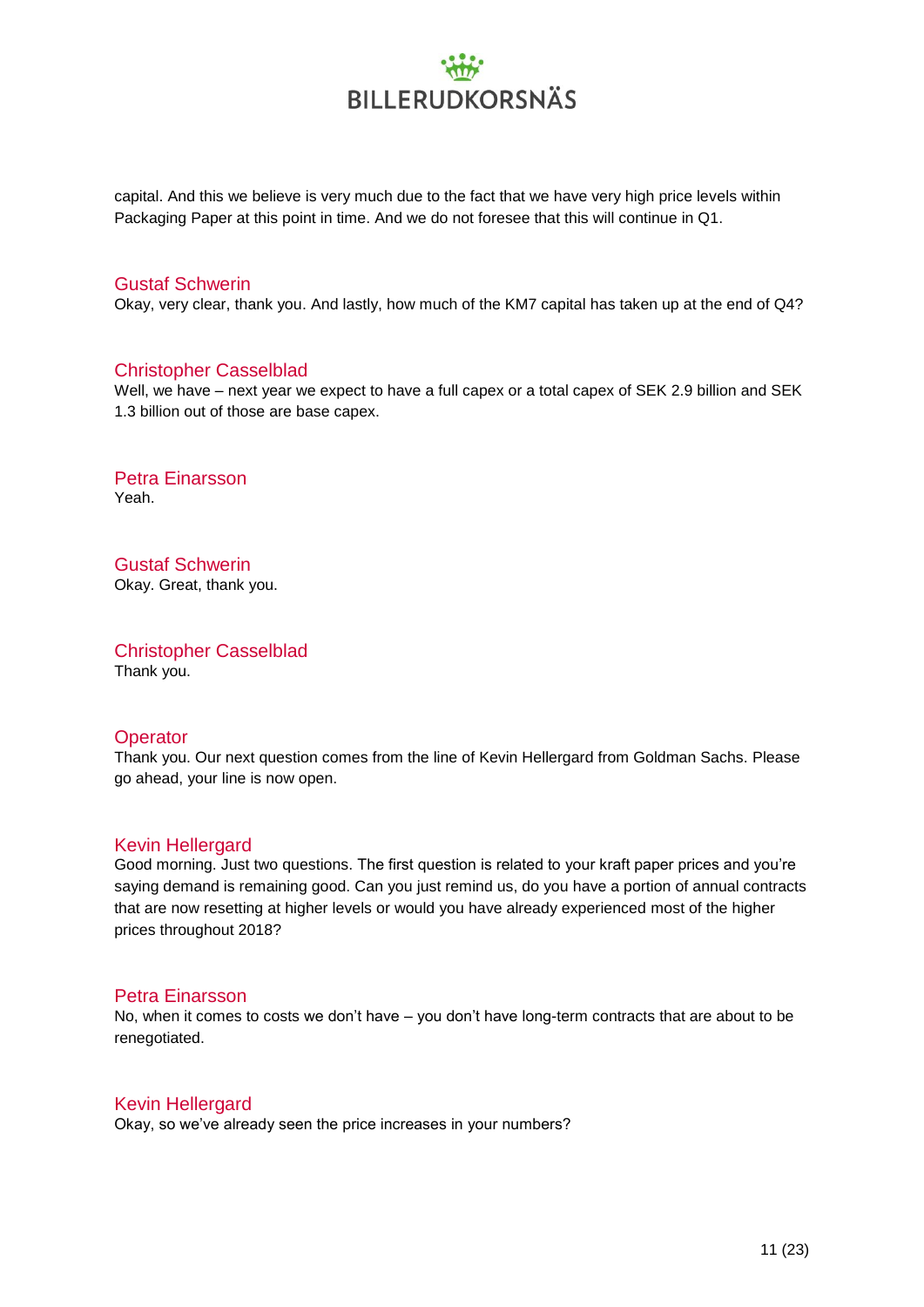Petra Einarsson

Yes.

#### Kevin Hellergard

Yeah. Then on your working capital like throughout this KM7 build your account payables have gone up quite significantly. When do you expect that to reverse and what sort of normalised level do you expect going forward?

#### Petra Einarsson

Yeah, as you have seen in the past year or so, we have had a decrease down to at this last quarter with 39%, 8.8% working capital as a percentage of sales. And going forward we believe – as you know, the capex remaining, we said it's around SEK 1.6 billion for the KM7 and when that's up  $$ when that's paid, so that would be in the Q2 as we're moving forward, we believe we're going to come back to the levels we had before this investment project and that is in the region of 10-11%.

Kevin Hellergard Okay. Thank you.

Petra Einarsson Thank you, Kevin.

#### **Operator**

Thank you. Our next question – thank you. Our next question comes from the line of Christian Kopfer from Nordea. Please go ahead, your line is now open.

#### Christian Kopfer

Yes, thanks operator. Just one quick follow-up from me. With [inaudible] coming up for Q4 did you see the full effect of this already in Packaging Paper in Q4?

#### Petra Einarsson

I'm sorry Christian, I didn't fully understand the question. Did the Packaging paper?

#### Christian Kopfer

Yes, sorry about that. Before the fact kraft paper came up in Q4 did you see – did you feel the full effect of these price increases already in the fourth quarter or would you see some quarter-onquarter effect also in Q1?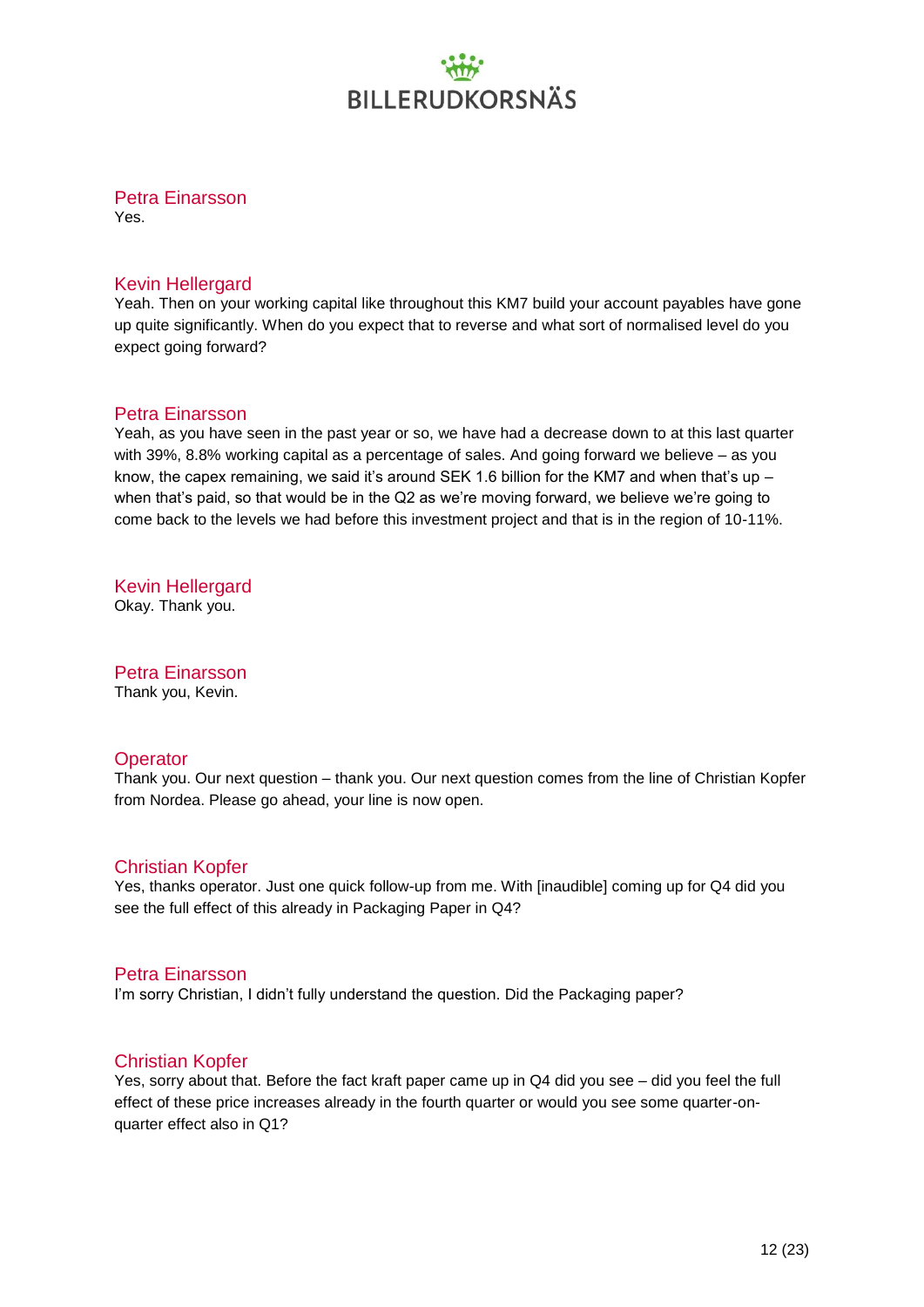#### Petra Einarsson

I would say that we – that you should anticipate that we have seen the prices in the fourth quarter but there might be some small spill-over to quarter one.

#### Christian Kopfer

Okay, thanks very much. And then also on the deliveries of [inaudible] that you are supposed to produce at least initially from KM7, have you secured the customer contracts already for these?

#### Petra Einarsson

Yes, to the last result[?] we have done that. And that is also why it is of utmost importance, it's so critical, that we ramp-up this machine in time.

### Christian Kopfer

Right. And –

### Petra Einarsson

But we have back to back contracts.

#### Christian Kopfer

Right. But that also means that you will sell some organs[?] from the pulp market?

#### Petra Einarsson

That I think remains to be seen. I think we have the targets that are ramping up as fast as we can but of course the most important is to do this in a steady state and to make sure that we have a good quality. So that's – I would like to say that this remains to be seen.

#### Christian Kopfer Right. And finally –

Petra Einarsson [Inaudible 45.39] – yeah, I'm sorry Christian.

Christian Kopfer No, no, go ahead, Petra.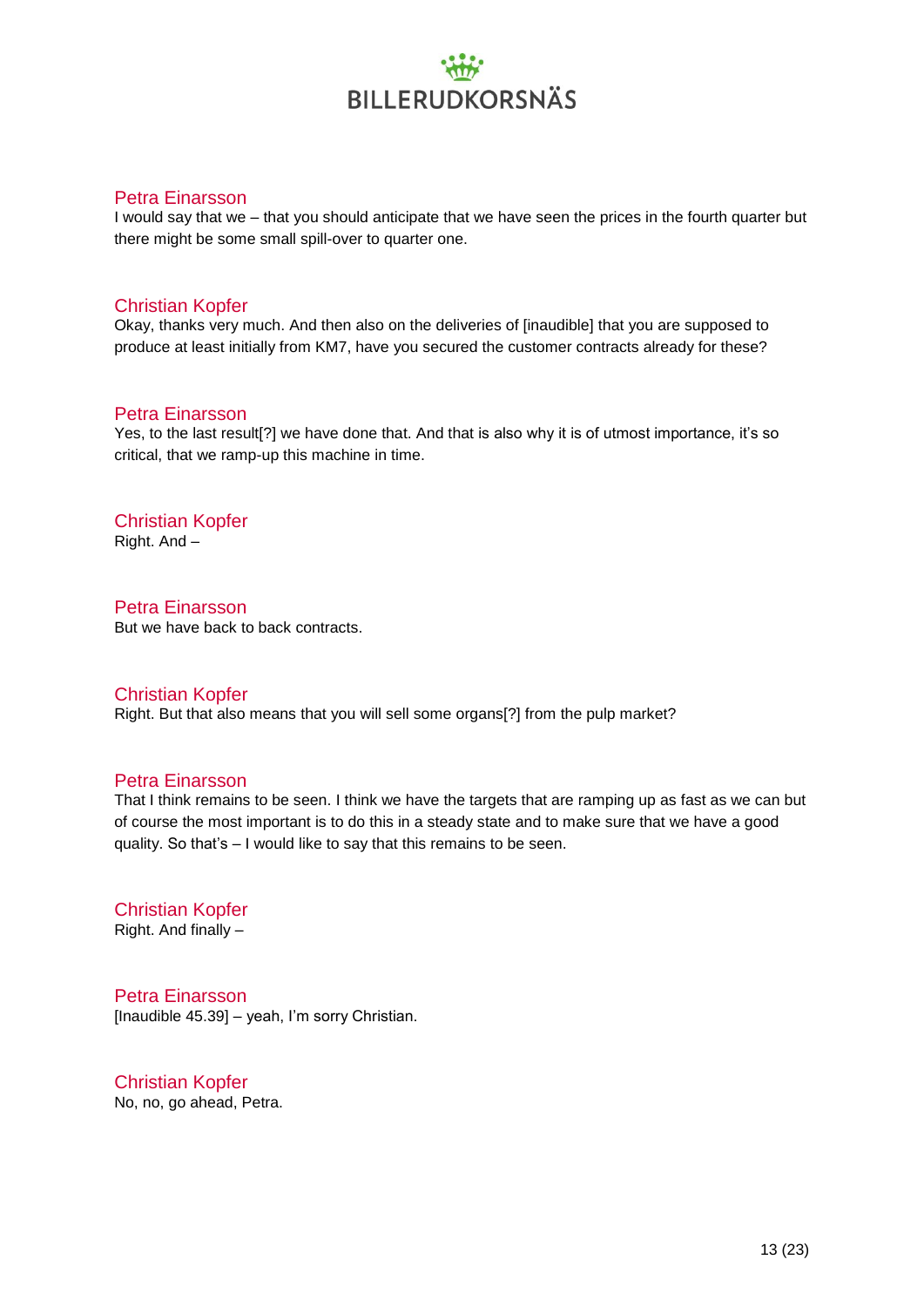#### Petra Einarsson

No, it's a quite short time of the ramp-up where we plan to produce and sell the brown kraftliner.

#### Christian Kopfer

Right. And then finally on Corrugated what kind of market movements are you seeing there on the price? Pretty much same, the prices of [inaudible]? Because we are seeing prices coming down a little bit on pulp market and you see more flat prices of course.

#### Petra Einarsson

Yes, we see – we see that the price level that we have right now it would be very difficult to continue to increase prices.

Christian Kopfer Right.

#### Petra Einarsson

So the main focus that we have now is to defend the price levels that we have. But it is so that we have seen a softer market at the end of the year, especially when it comes to corrugated and also the dominant parts of Paper.

Christian Kopfer Right. Okay, thanks very much.

Christopher Casselblad Thanks, Christian.

Petra Einarsson Thank you.

#### **Operator**

Thank you. Our next question comes from the line of Robin Santavirta from Carnegie. Please go ahead, your line is now open.

#### Robin Santavirta

Thank you. All my questions have already been answered but I have a question on Bergvik Öst. You said that the transaction, the first part of it will be probably closed now in March/April and now you're looking at a suitable investor –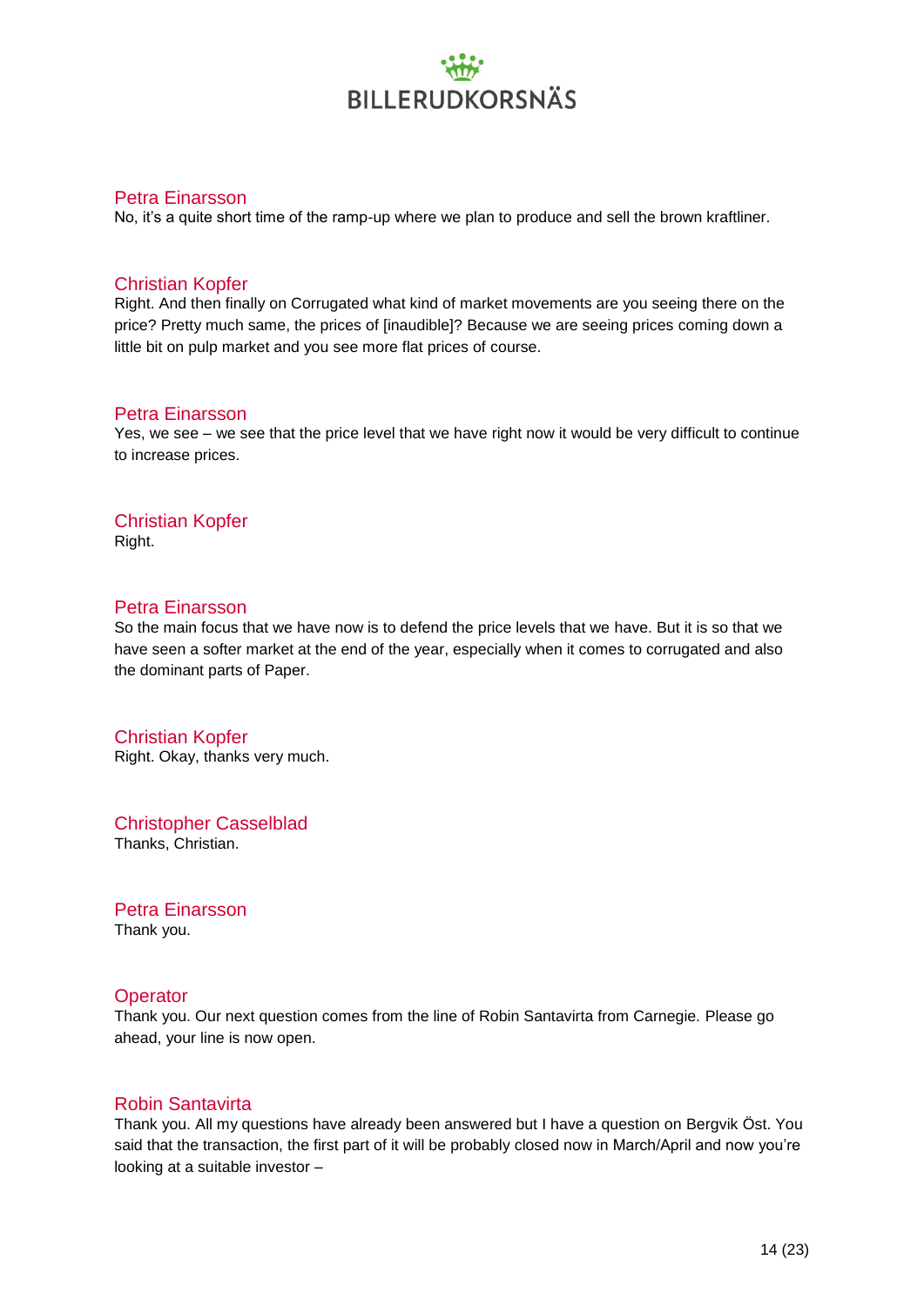#### Petra Einarsson

– April and May.

#### Robin Santavirta

April. April and May. Sure. Sure, yeah. I was just wondering what kind of structure are you aiming at? Do you plan to sell off your holding or just part of it and remain as a minority shareholder in the new vehicle? And as I understand the cash out now – and first part of this transaction will be a bit more than SEK 5 billion. What kind of prices are you looking at? Market prices may be a bit higher bar but it's a target to sort of maximise the value of your forest or to maximise the accessibility of procurement.

#### Petra Einarsson

I think that is too early to go into in such detail. And what we are planning to do now is to stamp out an information memorandum during February where we will outline the criteria. For it is important to have when we are looking for an investor or partner in this. So I don't think that that is something that I would like to go into in detail as we speak. But this is something that we will be able to talk more about presenting the quarter one closing.

#### Robin Santavirta

Alright. And do I understand correctly from previous communication that you have agreed with banks your sort of balance sheet will become a bit fresh now after the first part of this transaction? Is there a timeline when you need to close sort of the sale of the foreign assets or how is that agreed and sort of set up? What are the plans you have with the bank?

#### Petra Einarsson

Okay. We have, as you said – as you mentioned we have secured financing and I would say we have plenty of time. This is secured over long-term so more than a year, two years. And there aren't any additional covenants with this compared to the covenants we have in our other finances. So overall our financing is long-term secured.

#### Robin Santavirta

Alright, thank you very much.

Petra Einarsson Thank you.

Christopher Casselblad Thank you.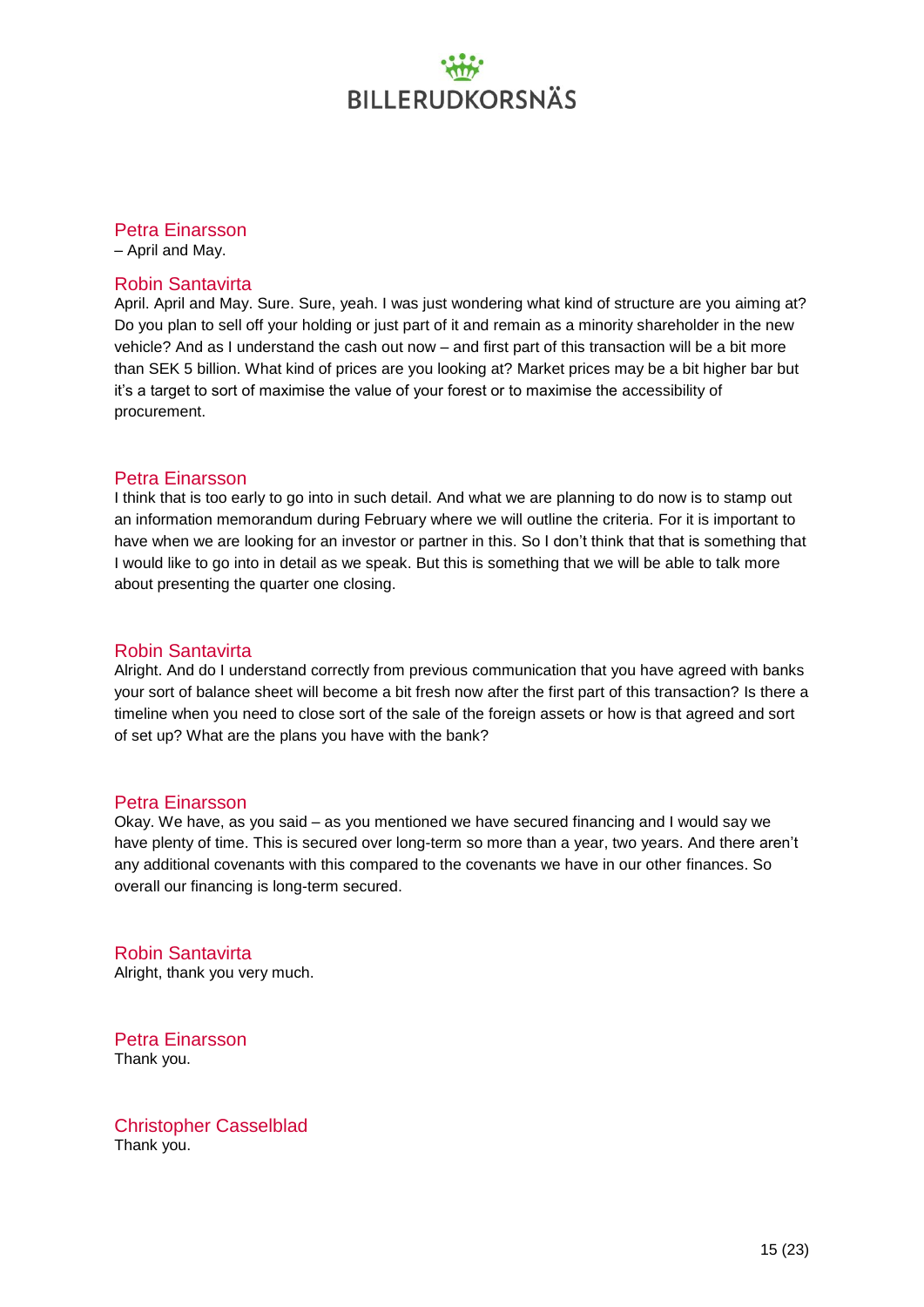#### **Operator**

Thank you. Our next question comes from the line of Oscar Linstrom from Danske Bank. Please go ahead, your line is now open.

#### Oscar Linstrom

Hi, I have just two questions and they've partly been covered so please excuse me. But the first one is coming back to this issue of the renewed Liquid Packaging Board contract. Now, you've said that it's going to have a positive impact on your operating margins. Does that in fact mean that you have achieved price increases? Or are there other reasons that you could've achieved, you know, a positive impact on margins?

#### Petra Einarsson

Well, Oscar, I would say that I don't want to go into the details but I said really is that we have increased size, yes.

#### Oscar Linstrom

Alright. And following up on that, I mean, you mention now today that you want to and expect to come back to a 10% EBIT margin for the Consumer Board division. Is that something that's going to be achieved with these new contracts? Or, you know, how close to 10% is that going to get you, do you expect?

### Petra Einarsson

That's what I call –

### Oscar Linstrom

Given that you are absolutely –

#### Petra Einarsson

Since I don't want to discuss the exact price increase numbers and it's also several contracts with different setups in the Liquid Packaging Board negotiations. But when I talk about the margin of 10% or above 10% then it's partly the negotiation but it's also the fact that we have the price increases and such. But it's also that we have long-term agreements with one of the most important customers for BillerudKorsnäs and it's also important for us to work in a partnership environment, very much also focusing on innovation. And in the situation where we are now the next coming year so ramping up KM7. But it's also impacted by the execution of our own doing to increase stability in production, increasing the OEE or the availability. But with negotiations as we have closed now, with that in place I think it as a possible realistic, long-term target to be back about 10% EBIT margin on Consumer Board.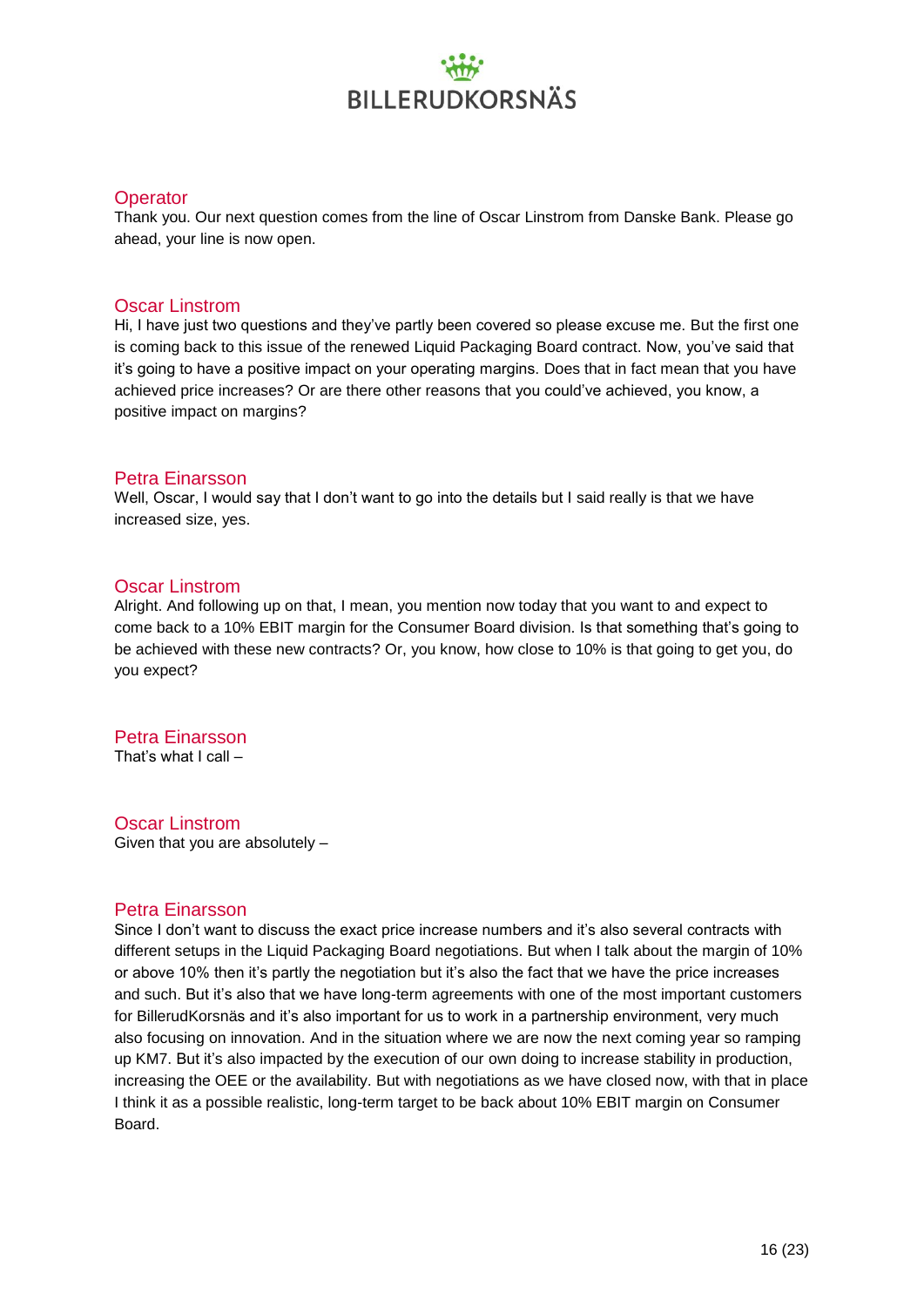#### Oscar Linstrom

Alright. Good. My second question is around the KM7 start-up and the SEK 500 million start-up impact. Now, in an earlier answer to an earlier question you said that is going to impact Q2, Q3, Q4. Is that how we should understand it? Now –

Petra Einarsson Yes.

#### Oscar Linstrom

What is going to be the sort of – is it going to be even number for those quarters or, you know, how is that SEK 500 million going to be divided between those three quarters?

#### Petra Einarsson

I think that's the question for you Christopher.

#### Christopher Casselblad

I think it's too early to say but, as you know, Oscar, this is [inaudible] that you see in the results. So it depends on how successful and stable the ramp-up is and so forth. It's also included in those SEK 500 million, the babysitting costs of SEK 60-75 million. So it's too early to say how we split them between the quarter.

#### Oscar Linstrom

But they should be sort of front-end loaded or…?

#### Christopher Casselblad

No, I think it's too early to say something in detail about that.

Oscar Linstrom Okay.

Christopher Casselblad Let's come back to that in Q1.

#### Oscar Linstrom

Yeah. And what about the mix between different business areas?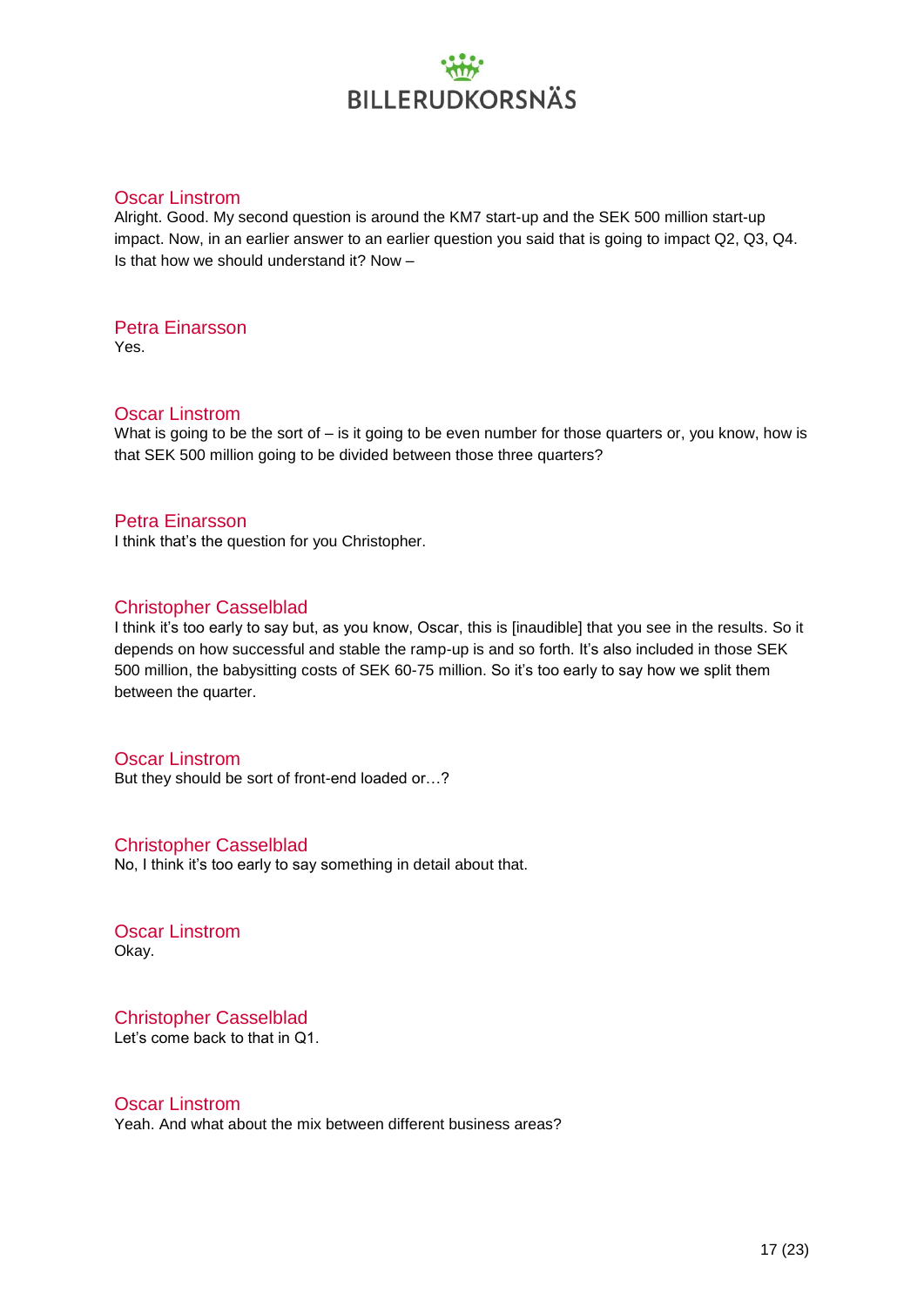Christopher Casselblad

The impact?

Oscar Linstrom Yeah, over the SEK 500 million.

Christopher Casselblad Only in the inboard devision. And then –

Oscar Linstrom Only…?

Christopher Casselblad In the Board division.

Oscar Linstrom Okay. And is any of this –

Oscar Linstrom Sorry?

#### Christopher Casselblad

I think I need to phrase myself better. There's also an impact in Paper of course, sorry. But the exact how we split it between the two I can't answer that right now. I don't have the answer.

#### Oscar Linstrom

And is any of that SEK 500 million – what's going to be – you know, is any of those going to be reported as a non-recurring item? And, you know, how's the split going to be there do you think? Or, you know…

#### Christopher Casselblad

I think it's all too early to say. We haven't reached that exactly but I'm hoping to be very clear about how these – how we disclose this. We need to discuss exactly but possibly it will be one-off, I guess.

Oscar Linstrom Alright, good.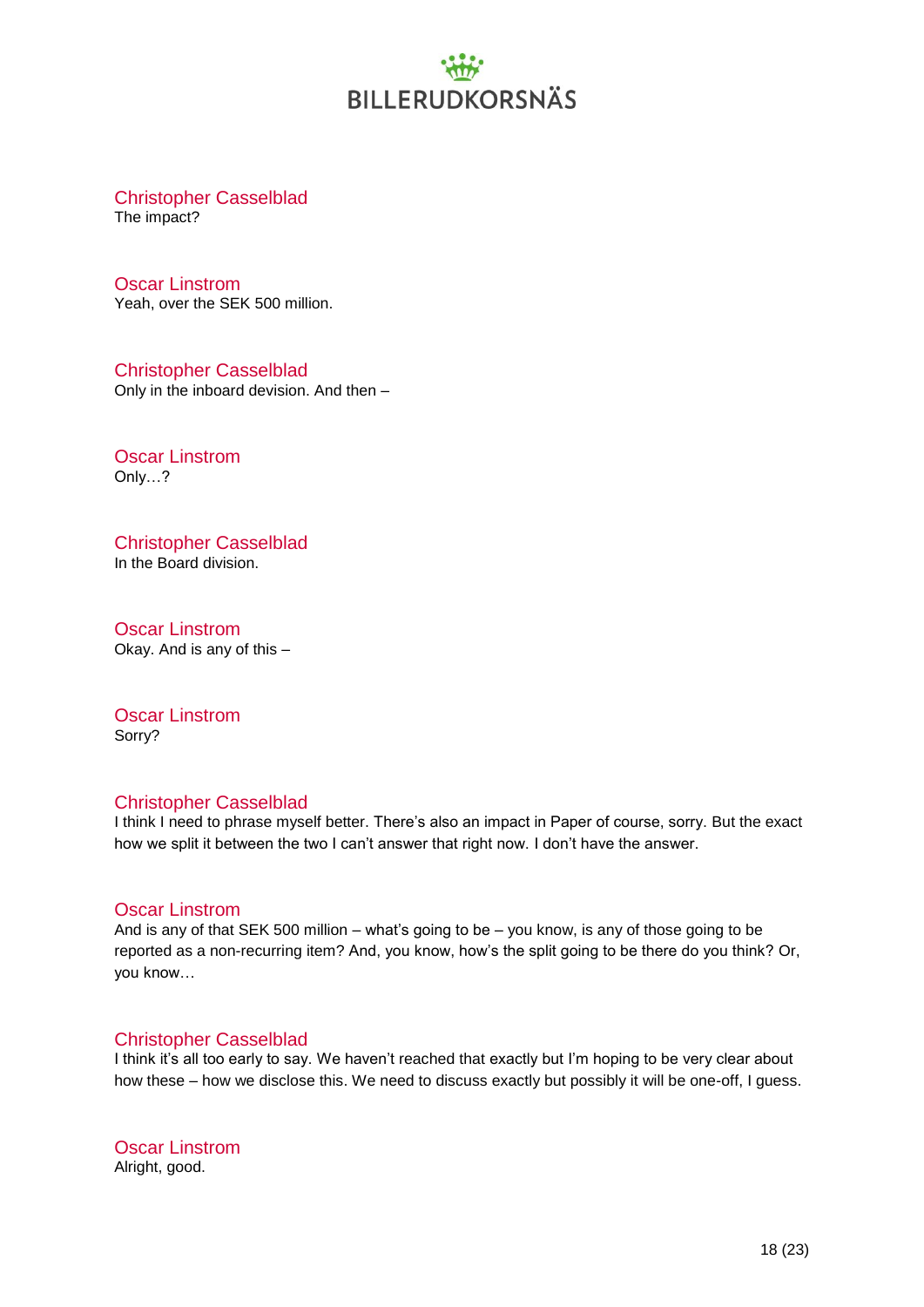Petra Einarsson Yes.

Oscar Linstrom Those were my two questions. Thank you for answering them.

Christopher Casselblad Thank you.

Petra Einarsson Thank you, Oscar.

#### **Operator**

Thank you. Our next question comes from the line of Marco Järvinen from Handelsbanken. Please go ahead, your line is now open.

Marco Järvinen Yes, so good morning.

### Petra Einarsson

Good morning.

#### Marco Järvinen

I have a few more questions. If we look back at 2018 could you sort of – did you have any impact from the KM7 in 2018 and what was that in the end?

#### Petra Einarsson

If we have any impact from KM7? You mean the –

Marco Järvinen

Earnings impact. Any earnings impact?

#### Christopher Casselblad

Should I answer that? We had a guidance for full year of 210, of that worth 75 million the prolong maintenance of, we had in Gruvön related to the new machine. The second part is the education and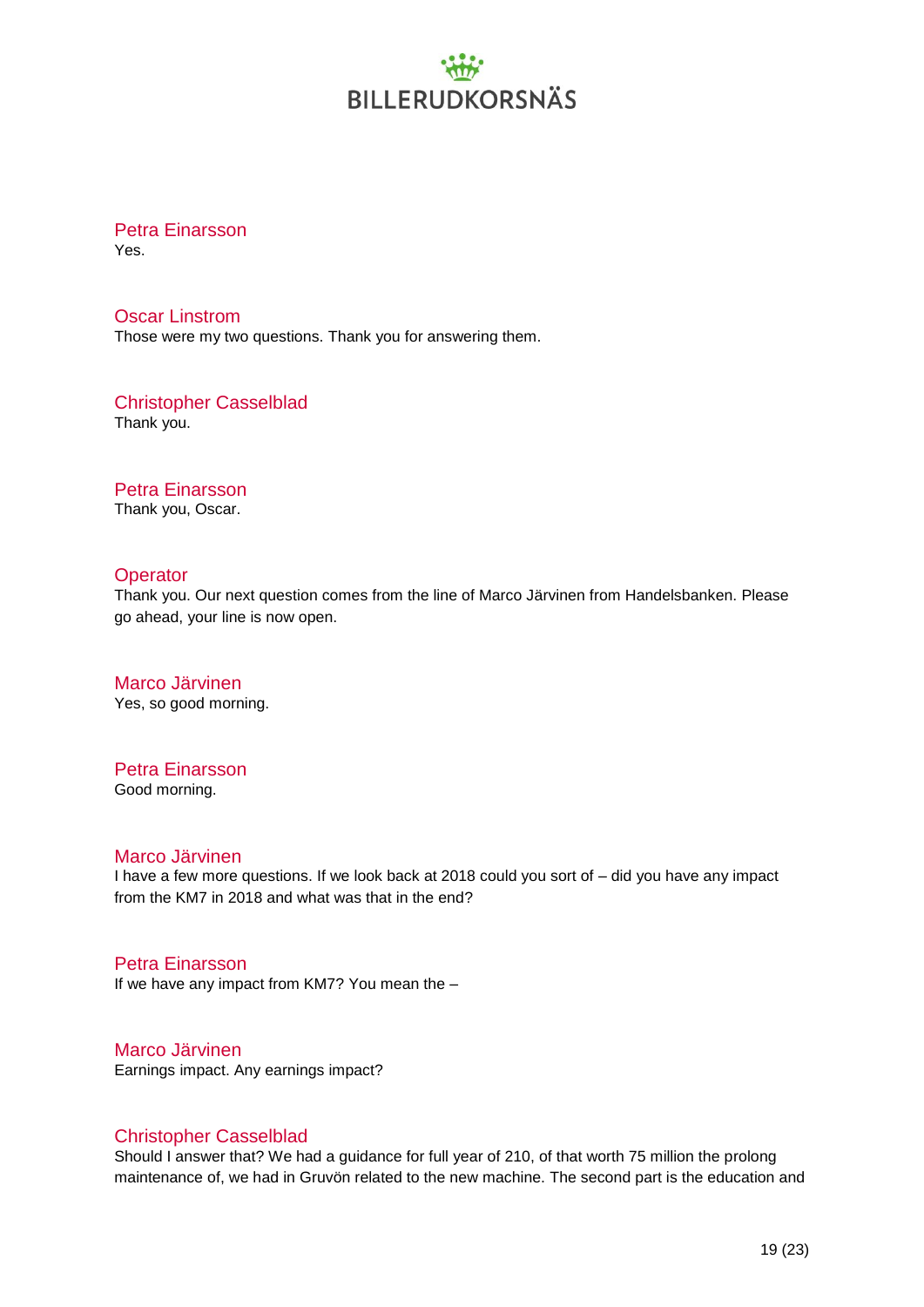extra personnel we had to educate and do a back fill on staff in Gruvön which was guided to around 75. And on top of that we also have the accelerated depreciations for the machines that we are closing down were we open up.

#### Marco Järvinen

And you met that guidance? Or –

#### Christopher Casselblad

Yes, the prolong maintenance of – came a little bit higher but on the other hand the education and extra personnel came a little bit lower and on the depreciation side, yes. Spot on.

#### Marco Järvinen

Okay, good. And the impact of Skärblacka PM10 in 2018. What was that in the end?

#### Christopher Casselblad

Well, we – on resource level, I'm not sure. But we said to that we will produce around 40,000 tonnes from that machine. And I have not done it myself exactly what it was. But was it – was in the books right now but somewhere between 30,000 and 40,000 tonnes has been produced in that machine.

#### Marco Järvinen

Okay. And just on KM7, I guess, Gruvön now has a capacity of 710,000 tonnes. Can you just remind me what that will be when the whole process of closing the machines and ramping up the machine? What will the capacity be there?

#### Christopher Casselblad

We are closing down four machines and opening up one new machine. So, when we are fully ramped up in Gruvön, we will have a large machine of approx. 300,000 tonnes and the new KM7 machine, which is a 560 machine.

Marco Järvinen So 850?

Christopher Casselblad In that area, yeah.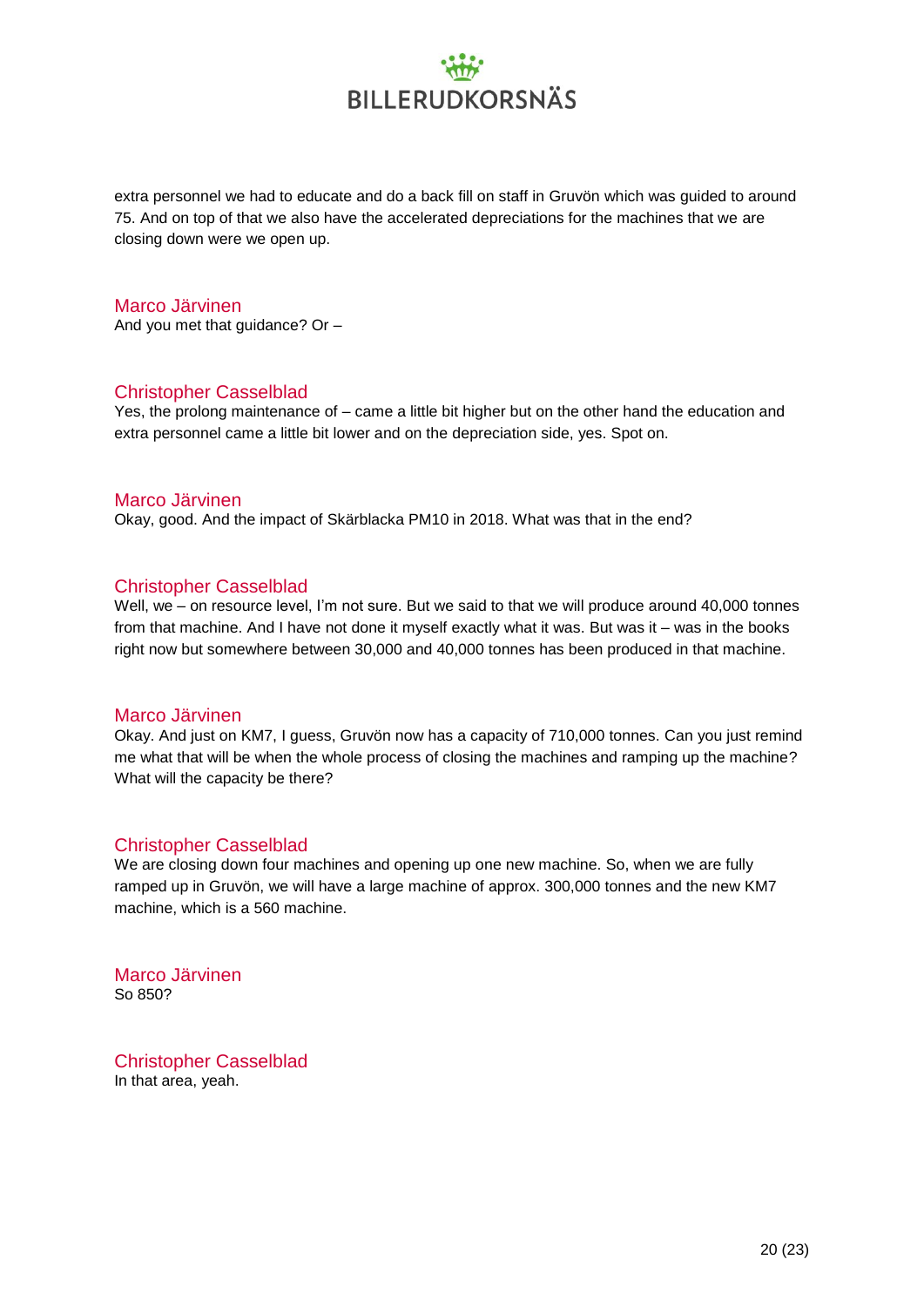#### Marco Järvinen

Okay. And then on the price increases in Liquid Packaging Board. Are you sort of comfortable that this sort of 10% long-term margin level will be sufficient for you to reach the SEK 1 billion earnings improvement you're acquiring for KM7?

### Christopher Casselblad

Sorry, can you repeat?

#### Petra Einarsson

I think I understand. I understood the question. I think it's – once again, we don't want to go into exact details of the contract, but I think we also have an opportunity in the KM7 to also produce liner and as well as cotton board cap stock. So, if Liquid Packaging Board is not the only product that we produced in KM7. But I feel very confident with the contracts that we have negotiated and the discussions that we have had that we have a joint interest together with our key customers to ramp up KM7 in a good and productive way. So, I think that the negotiations has also put the foundation in place to do so.

#### Marco Järvinen Okay, very good. Thank you very much.

#### Petra Einarsson

Thank you.

#### **Operator**

Thank you. Our next question comes from the line of Hugo Henten from Jefferies. Please go ahead. Your line is now open.

#### Hugo Henten

Good morning. My first question is regarding the wood shortages. And is this an issue specifically localised to Sweden or have you seen any spill over in neighbouring countries?

#### Christopher Casselblad

The wood shortage early in 2018 was – first of all, it was in the Baltics mainly affecting Q1. And in Q2, we had effects from a lot of snow in the Swedish woods. And in Q2, we also said – saw effects from the extremely dry weather. But yes, to your question it's mainly Sweden but also affecting Q1 from the Baltics.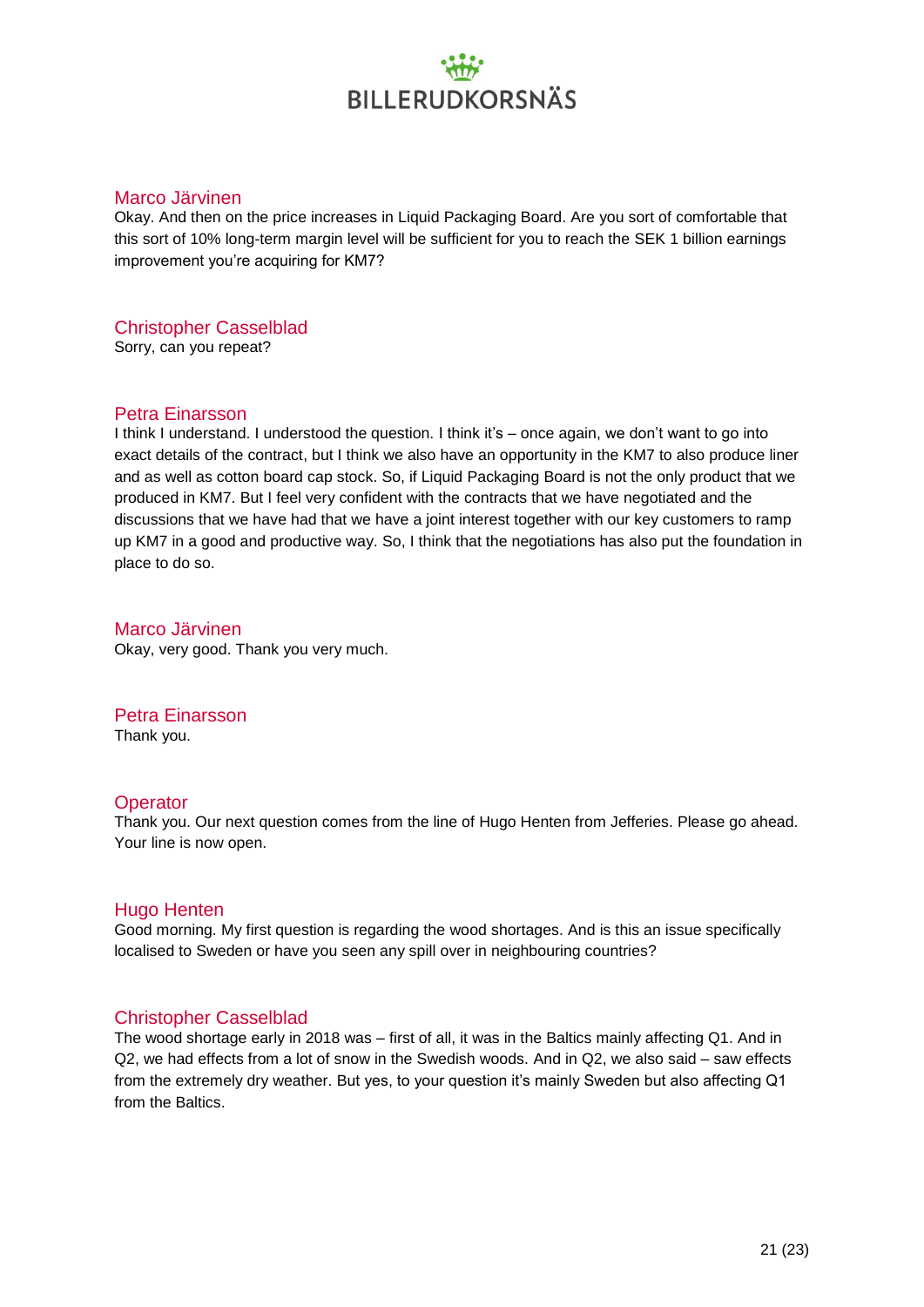#### Hugo Henten

So if your mills outside of Sweden, raw material cost is relatively unaffected?

#### Petra Einarsson

I think the mills outside of Sweden, then we are talking about Beetham[?] in UK and Pietarsaari in Finland. And in Finland we have a contract with UPM that we guided for during the third quarter that we have a quite expensive contracts in place since we have the fixed rebates. So we are – have quite expensive pulp pricing on the rebate level, where we are right now that we guided for roughly SEK90 million, I remember as it was for the fourth quarter and this continues of course and it's very much connected to the pulp prices.

#### Christopher Casselblad

So, basically what we're saying here is that the Swedish mills are fully integrated with pulp woods for those and in Finland and UK we buy pulp.

Petra Einarsson

Yeah.

#### Hugo Henten

Okay, great. Thanks very much. And for my second question you spoke a bit about it already. But regarding the speciality kraft and could you give a bit more colour on the current supply and demand situation that you're seeing and pricing outlook into 2019?

Petra Einarsson

Speciality kraft.

Christopher Casselblad Well, for – was the question about kraft paper?

#### Hugo Henten

For sack kraft.

#### Christopher Casselblad

Sack kraft, okay. So, what we have seen is that the prices – well, the sack prices have increased – we have increased our sack prices quite extensively throughout 2018 and what we're seeing right now is a clear focus on safeguarding those prices.